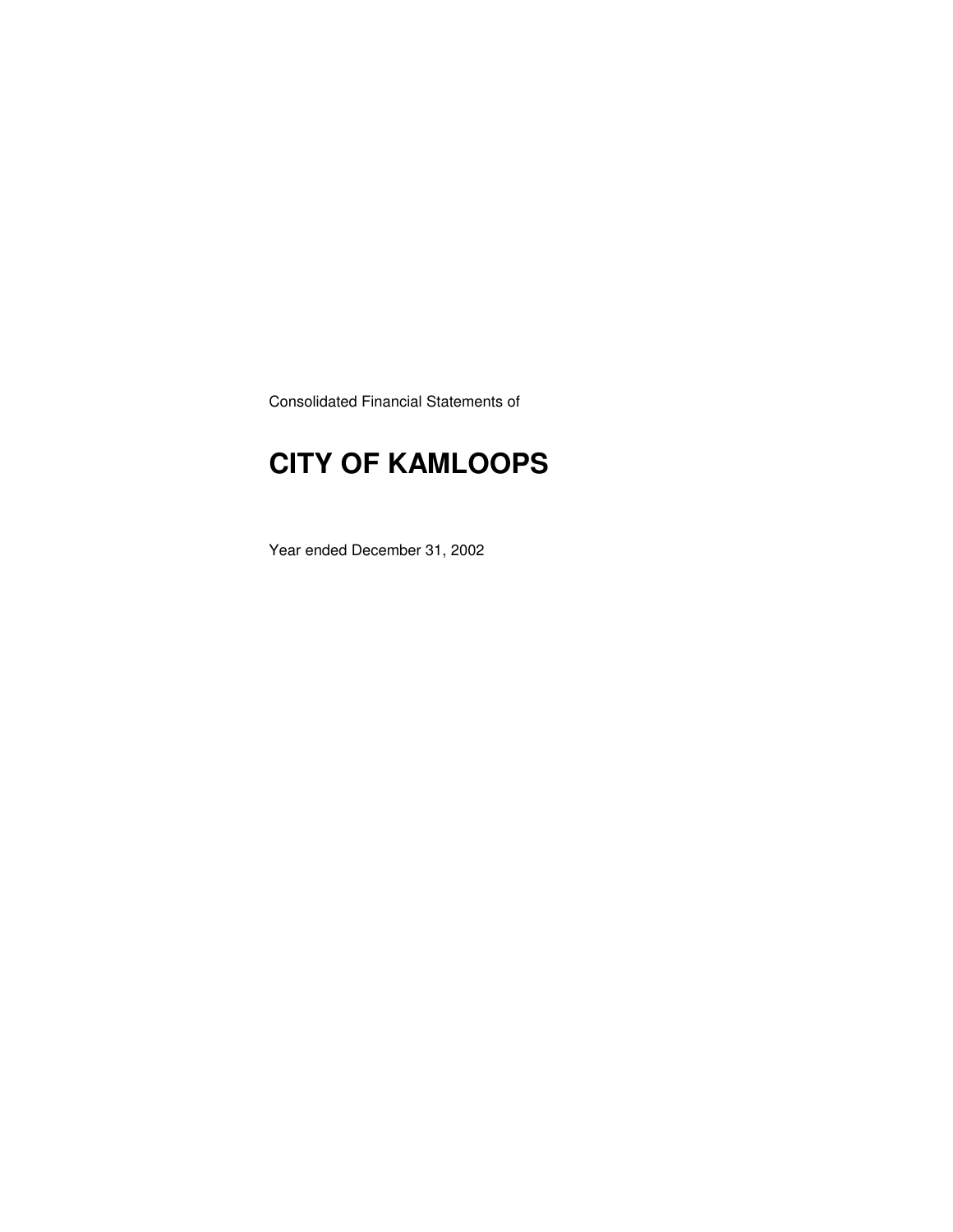Index to Consolidated Financial Statements

Year ended December 31, 2002

Auditors' Report

Financial Statements

| Exhibit A        | <b>Consolidated Statement of Financial Position</b>                    | $\mathbf{1}$   |
|------------------|------------------------------------------------------------------------|----------------|
| Exhibit B        | <b>Consolidated Statement of Financial Activities</b>                  | $\overline{2}$ |
| Exhibit C        | <b>Consolidated Statement of Equity</b>                                | 3              |
| Exhibit D        | <b>Consolidated Statement of Cash Flows</b>                            | 4              |
|                  | Notes to Consolidated Financial Statements                             | $5 - 26$       |
| Schedules:       |                                                                        |                |
| <b>Exhibit E</b> | General Fund - Statement of Financial Position                         | 27             |
| <b>Exhibit F</b> | General Fund - Statement of Financial Activities                       | 28             |
| <b>Exhibit G</b> | Water Fund - Statement of Financial Position                           | 29             |
| Exhibit H        | Water Fund - Statement of Financial Activities                         | 30             |
| Exhibit I        | Sewer Fund - Statement of Financial Position                           | 31             |
| Exhibit J        | Sewer Fund - Statement of Financial Activities                         | 32             |
| Exhibit K        | Statutory Reserve Fund - Statement of Financial Position               | 33             |
| Exhibit L        | Cemetary Care Trust Fund - Statement of Financial Position             | 34             |
| Exhibit M        | Kamloops Airport Authority Society - Statement of Financial Position   | 35             |
| <b>Exhibit N</b> | Kamloops Airport Authority Society - Statement of Financial Activities | 36             |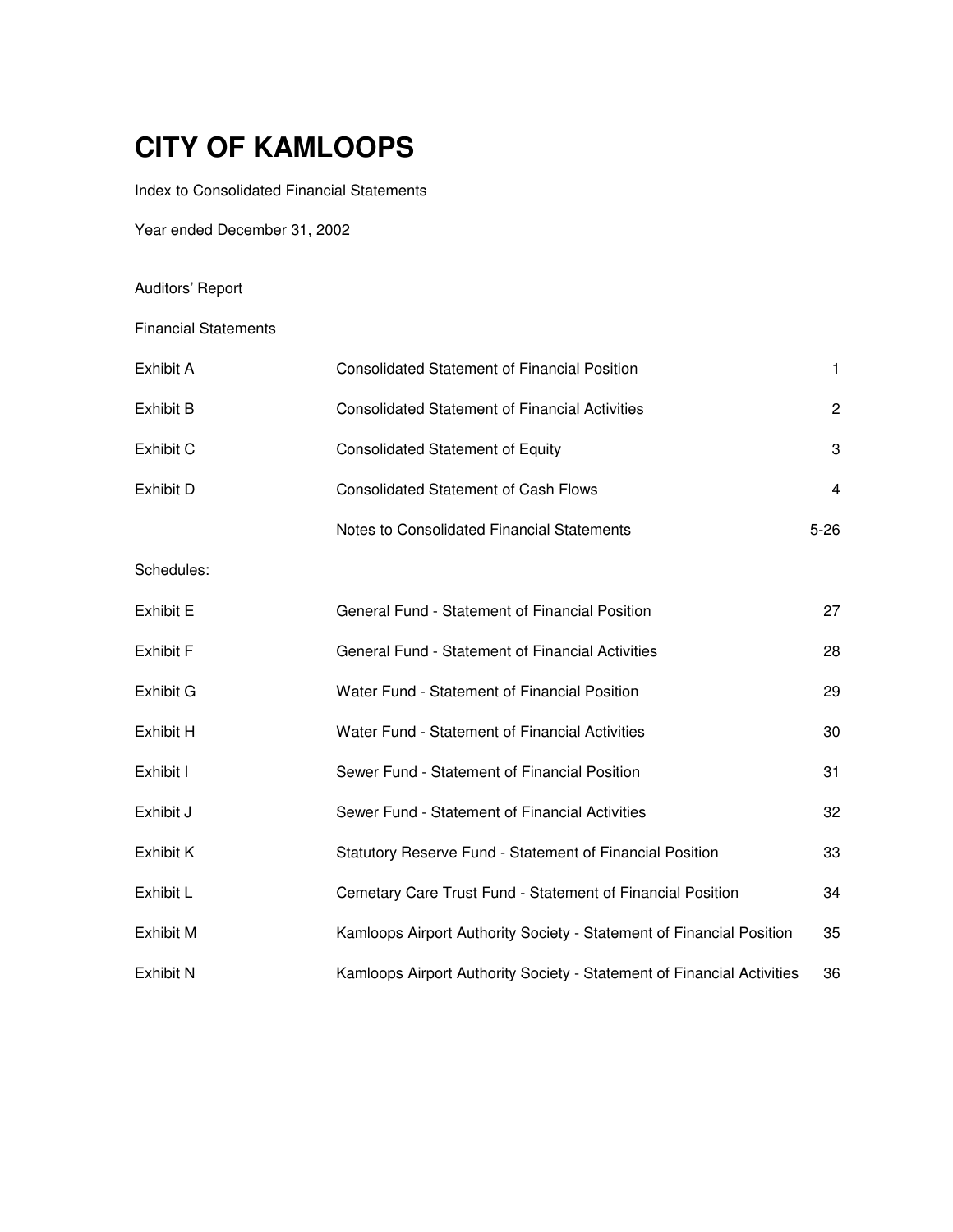### **AUDITORS' REPORT**

To the Mayor and Council of City of Kamloops

We have audited the consolidated statement of financial position of City of Kamloops as at December 31, 2002 and the consolidated statements of financial activities, equity, and cash flows for the year then ended. These consolidated financial statements are the responsibility of the City's management. Our responsibility is to express an opinion on these consolidated financial statements based on our audit.

We conducted our audit in accordance with Canadian generally accepted auditing standards. Those standards require that we plan and perform an audit to obtain reasonable assurance whether the financial statements are free of material misstatement. An audit includes examining, on a test basis, evidence supporting the amounts and disclosures in the financial statements. An audit also includes assessing the accounting principles used and significant estimates made by management, as well as evaluating the overall financial statement presentation.

In our opinion, these consolidated financial statements present fairly, in all material respects, the financial position of the City as at December 31, 2002 and the results of its operations and cash flows for the year then ended in accordance with Canadian generally accepted accounting principles.

Our audit was conducted for the purposes of forming an opinion on the consolidated financial statements taken as a whole. The current year's supplementary information included in the Schedules is presented for purposes of additional analysis and is not a required part of the financial statements. Such supplementary information has been subjected to the auditing procedures applies in the audit of the consolidated financial statements and, in our opinion, is fairly stated in all material respects in relation to the consolidated financial statements taken as a whole.

Chartered Accountants

Kamloops, Canada March 21, 2003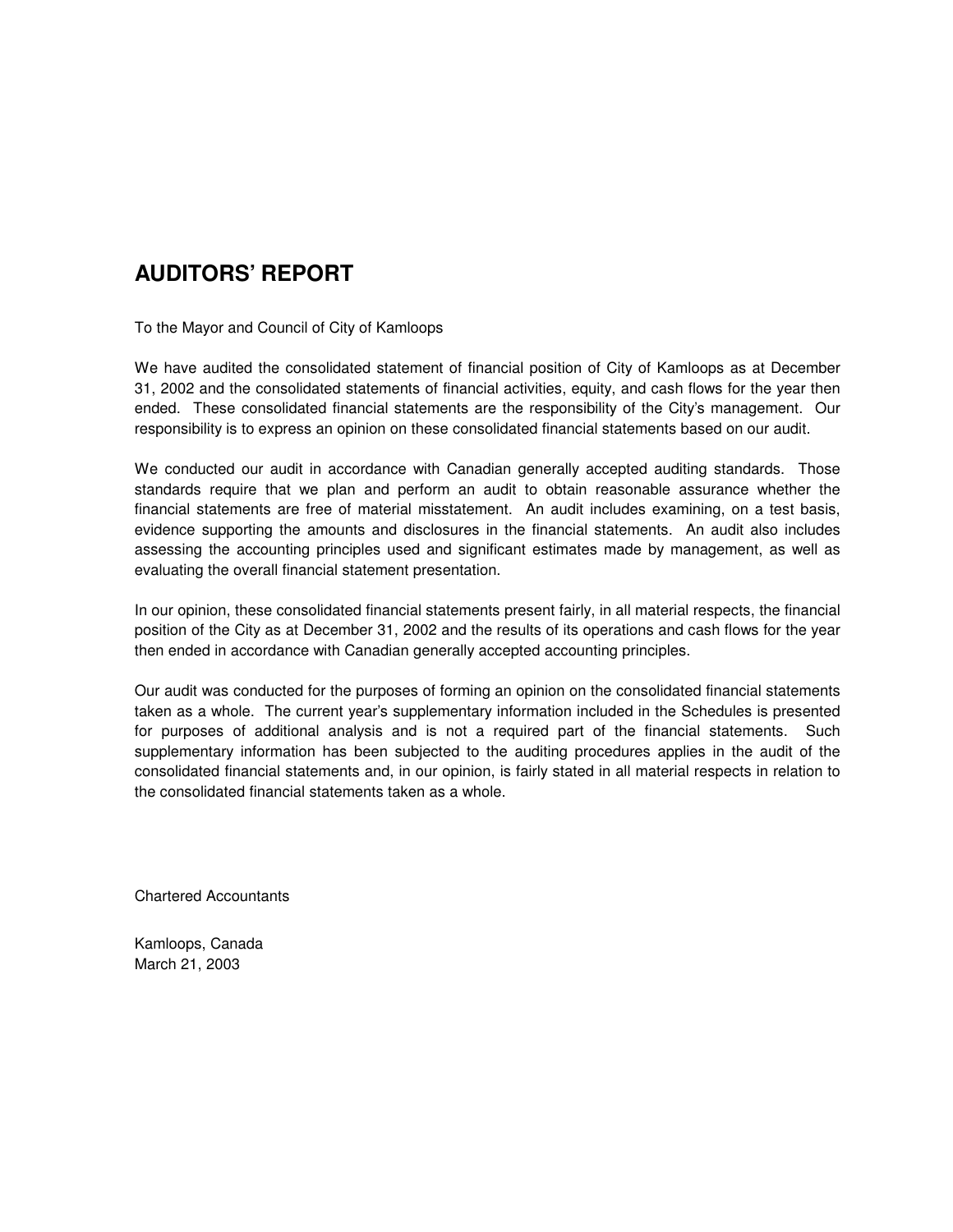Exhibit A - Consolidated Statement of Financial Position

December 31, 2002, with comparatives for 2001

|                                                             | 2002                     | 2001                    |
|-------------------------------------------------------------|--------------------------|-------------------------|
| <b>Assets</b>                                               |                          |                         |
| Cash and short-term investments (note 2)                    | \$<br>46,185,919         | \$<br>45,165,392        |
| Accounts receivable (note 3)                                | 11,125,486               | 11,102,761              |
| Inventory                                                   | 791,874                  | 893,377                 |
| Prepaid expenses                                            | 264,939                  | 207,614                 |
| Investments                                                 | 218,930                  | 208,108                 |
| Capital assets (note 4)                                     | 535,553,682              | 509,400,762             |
|                                                             | \$<br>594,140,830        | \$<br>566,978,014       |
| Liabilities                                                 |                          |                         |
| Accounts payable and accrued liabilities (note 5)           | \$<br>15,601,188         | \$<br>14,098,959        |
| Funds held in trust                                         | 1,325,542                | 1,452,167               |
| Deferred revenue (note 6)                                   | 17,873,487               | 18,341,376              |
| Long-term debt (note 7)                                     | 31,793,228               | 31,346,637              |
| Obligation under capital lease (note 8)                     | 599,790                  |                         |
| Landfill closure and post-closure care costs (note 9)       | 1,153,286                | 1,100,000               |
|                                                             | 68,346,521               | 66,339,139              |
| Reserves, Surplus, and Equity                               |                          |                         |
| Reserves for operating purposes (note 10)                   | 5,243,281                | 3,968,796               |
| Reserves for capital purposes (note 11)                     | 17,080,411               | 18,781,096              |
| Surplus from operations (note 12)<br>Total financial equity | 10,898,031<br>33,221,723 | 8,711,306<br>31,461,198 |
|                                                             |                          |                         |
| Total capital equity                                        | 492,572,586              | 469, 177, 677           |
| Commitments and contingencies (note 17)                     | 525,794,309              | 500,638,875             |
|                                                             | \$<br>594,140,830        | \$<br>566,978,014       |

S.E. Edwards, C.M.A., Financial Administrator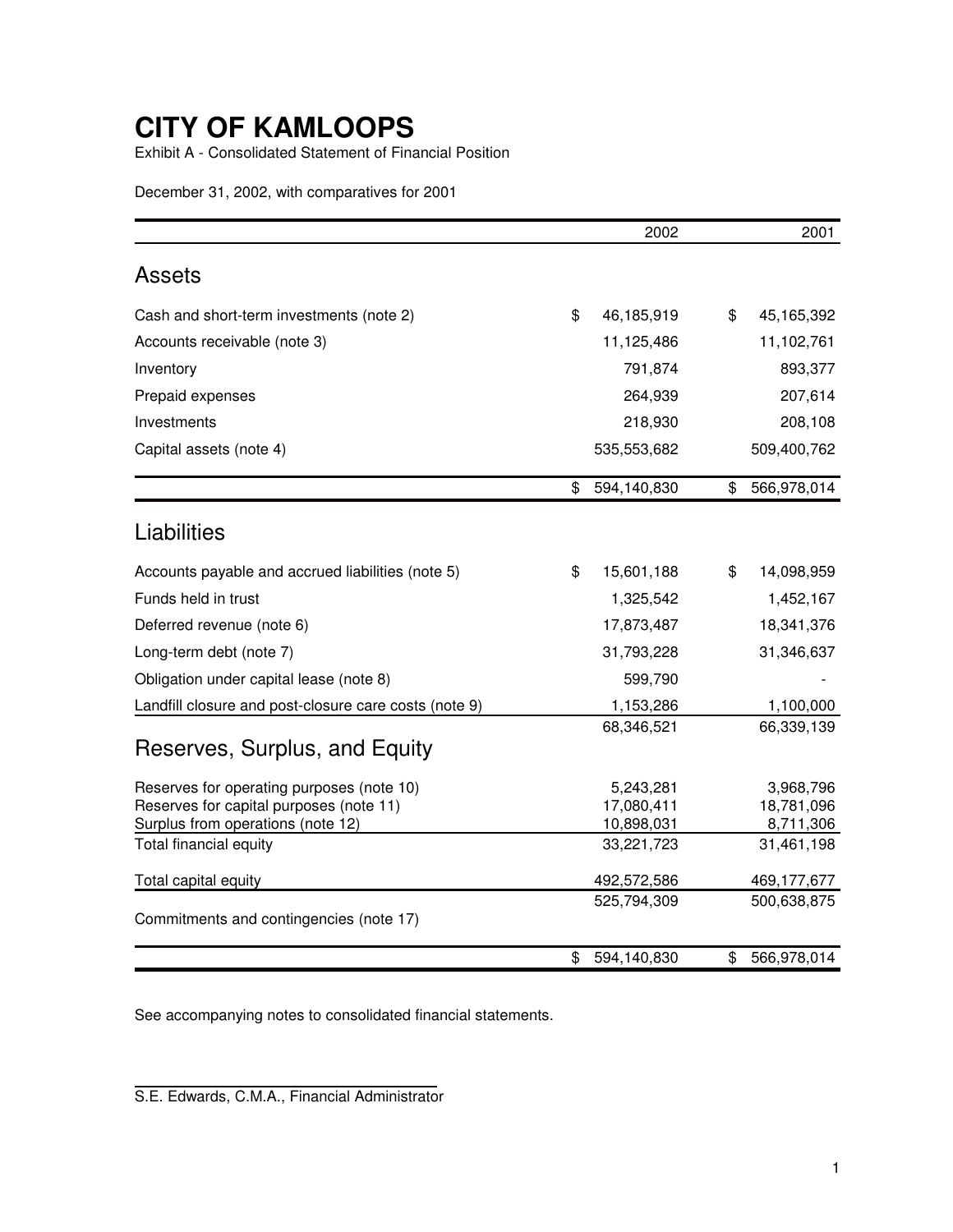Exhibit B - Consolidated Statement of Financial Activities

Year ended December 31, 2002, with comparatives for 2001

|                                                          | 2002 budget       | 2002            | 2001             |
|----------------------------------------------------------|-------------------|-----------------|------------------|
|                                                          | (unaudited)       |                 |                  |
| Revenue:                                                 |                   |                 |                  |
| Taxation (note 13)                                       | 59,798,525<br>\$  | \$59,621,476    | \$<br>57,988,020 |
| Fees, rates, and sales of service (note 14)              | 27,699,972        | 28,334,249      | 26,536,238       |
| Grants (note 15)                                         | 6,857,599         | 8,253,742       | 7,802,638        |
| Development cost charges                                 | 5,911,390         | 2,342,172       | 562,496          |
| Investment income                                        | 2,761,592         | 4,530,502       | 4,517,110        |
| Sale of capital assets                                   | 780,900           | 357,880         | 79,472           |
| Private contributions                                    | 887,476           | 82,744          | 1,147,242        |
|                                                          | 104,697,454       | 103,522,765     | 98,633,216       |
| Expenditures (note 16):                                  |                   |                 |                  |
| Corporate services and administration                    | 6,928,006         | 6,237,171       | 5,523,276        |
| Solid waste                                              | 3,092,889         | 3,295,854       | 2,968,509        |
| Drainage                                                 | 722,518           | 537,333         | 534,817          |
| Police services                                          | 13,884,775        | 13,522,439      | 12,792,607       |
| Fire services                                            | 8,438,256         | 8,643,805       | 8,640,910        |
| Roads, streets and parking                               | 6,446,711         | 6,462,216       | 6,563,907        |
| Parks, recreation and leisure services                   | 15,123,796        | 15,115,585      | 15,083,615       |
| Public transit                                           | 7,320,735         | 7,787,494       | 7,197,532        |
| Development services                                     | 3,163,977         | 2,933,944       | 2,838,887        |
| Cemetery                                                 | 466,784           | 472,185         | 429,901          |
| Water utility                                            | 4,211,080         | 4,188,061       | 3,946,487        |
| Sewer utility                                            | 3,862,403         | 3,624,653       | 3,726,184        |
| Kamloops Airport Authority Society                       |                   | 6,810           | 16,600           |
| Debt servicing costs                                     | 4,627,187         | 4,248,128       | 5,231,509        |
| Capital expenditures                                     | 68,571,218        | 27,444,573      | 20,813,480       |
|                                                          | 146,860,335       | 104,520,251     | 96,308,221       |
| Net operating activity                                   | (42, 162, 881)    | (997, 486)      | 2,324,995        |
| Reduction in long-term debt                              | (5,005,662)       | (4,571,661)     | (4, 147, 408)    |
| Capital assets acquired under capital lease              |                   | 619,200         |                  |
| Repayment of obligations under capital lease             |                   | (19, 410)       |                  |
| Capital assets acquired pending debenture issue          | 42,137,028        | 8,494,245       | 4,153,468        |
| Capital assets acquired pending short-term<br>debt issue |                   |                 | 700,621          |
| Cancellation of prior pending short-term debt issue      |                   | (1,764,363)     | (434,000)        |
| Increase (decrease) in financial equity                  | \$<br>(5,031,515) | 1,760,525<br>\$ | \$<br>2,597,676  |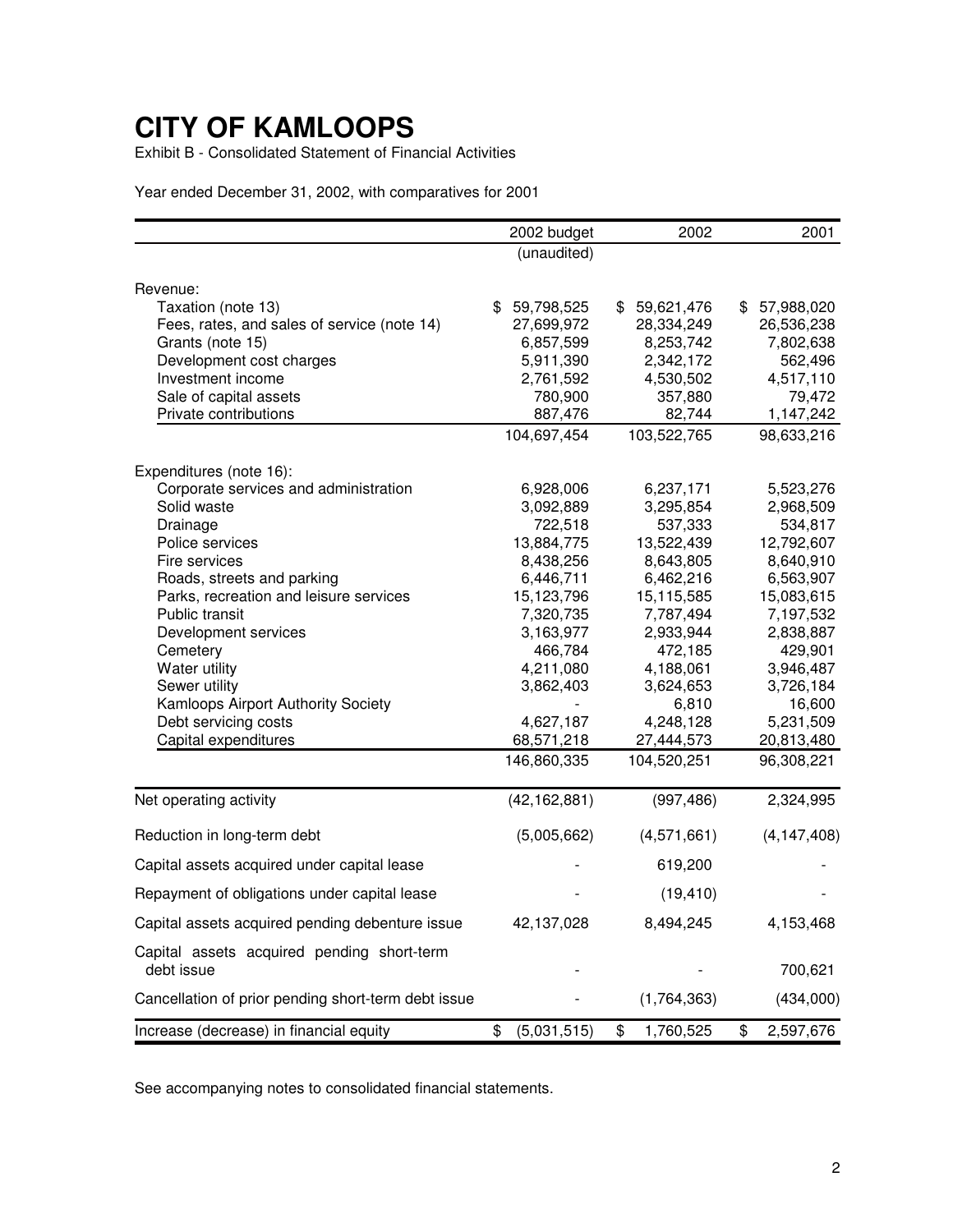Exhibit C - Consolidated Statement of Equity Operating Fund

December 31, 2002, with comparatives for 2001

|                                                           | 2002              | 2001              |
|-----------------------------------------------------------|-------------------|-------------------|
| Balance, beginning of year                                | \$<br>500,638,875 | \$<br>478,045,681 |
| Financial equity:                                         |                   |                   |
| Changes in reserves for operating purposes                | 1,274,485         | 465,879           |
| Changes in reserves for capital purposes                  | (1,700,685)       | 961,436           |
| Operating surplus for the year                            | 2,186,725         | 1,170,361         |
| Net change in financial equity                            | 1,760,525         | 2,597,676         |
| Capital equity:                                           |                   |                   |
| Capital expenditures                                      | 27,444,573        | 20,813,480        |
| Cost of capital assets disposed                           | (1, 291, 653)     | (545, 281)        |
| Principal payments on long-term debt                      | 2,794,037         | 2,810,490         |
| Actuarial adjustment on long-term debt                    | 1,777,624         | 1,336,918         |
| Capital assets acquired by obligation under capital lease | (619, 200)        |                   |
| Repayment of obligations under capital lease              | 19,410            |                   |
| Pending debenture issue                                   | (8,494,245)       | (4, 153, 468)     |
| Pending short-term debt issue                             |                   | (700, 621)        |
| Cancellation of prior pending short-term debt issue       | 1,764,363         | 434,000           |
| Net change in capital equity                              | 23,394,909        | 19,995,518        |
| Balance, end of year                                      | \$<br>525,794,309 | \$<br>500,638,875 |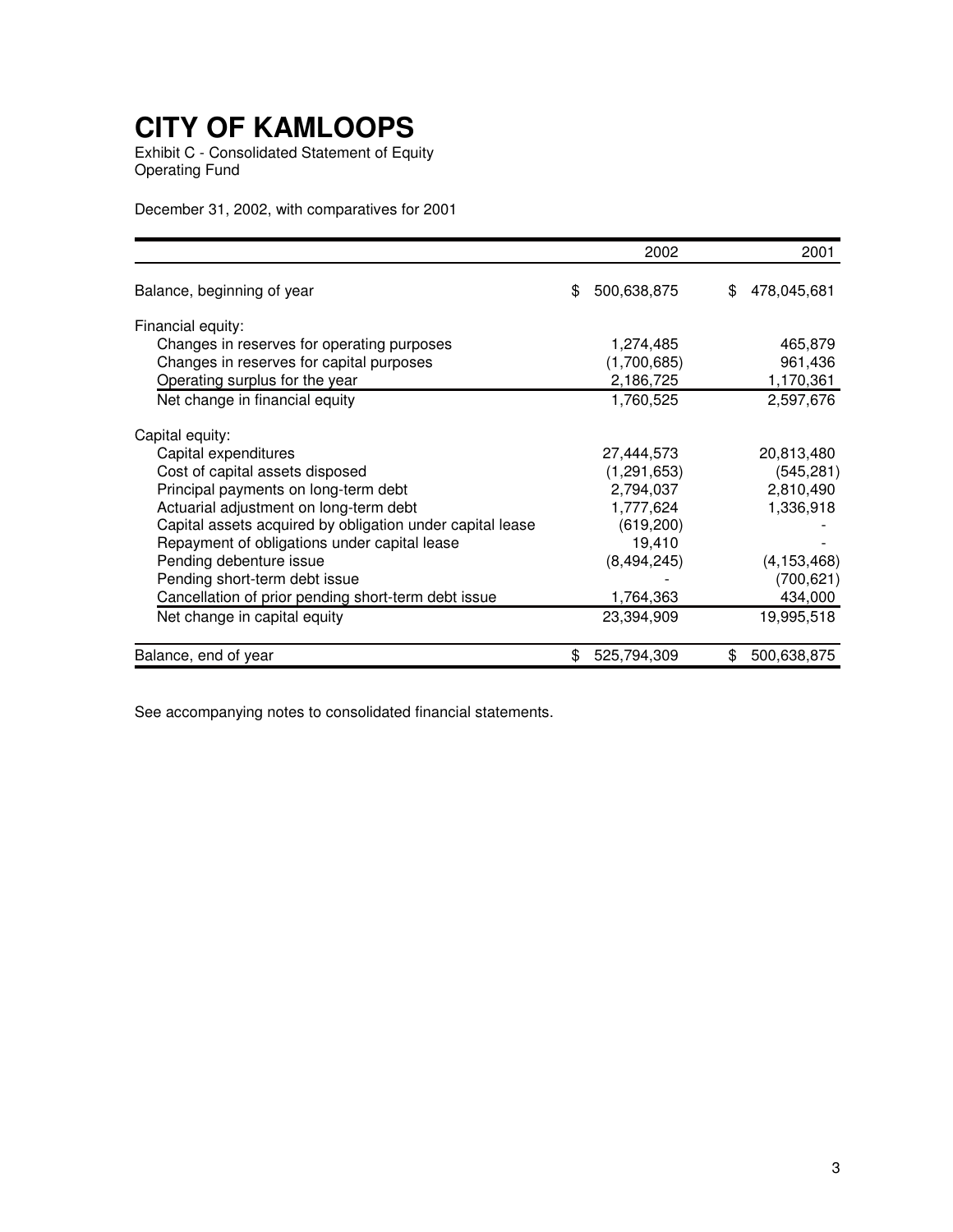Exhibit D - Consolidated Statement of Cash Flows

Year ended December 31, 2002, with comparatives for 2001

|                                                                                                                                                                                                                                                                                                                                                                                                                     |    | 2002                                                                                              | 2001 |                                                                                             |
|---------------------------------------------------------------------------------------------------------------------------------------------------------------------------------------------------------------------------------------------------------------------------------------------------------------------------------------------------------------------------------------------------------------------|----|---------------------------------------------------------------------------------------------------|------|---------------------------------------------------------------------------------------------|
| Operating:                                                                                                                                                                                                                                                                                                                                                                                                          |    |                                                                                                   |      |                                                                                             |
| Net operating activity                                                                                                                                                                                                                                                                                                                                                                                              | \$ | (997, 486)                                                                                        | \$   | 2,324,995                                                                                   |
| Changes in non-cash operating items:<br>Decrease (increase) in accounts receivable<br>Decrease in inventory<br>Increase in prepaid expenses<br>Increase in investments<br>Decrease in other receivable<br>Increase in accounts payable and accrued liabilities<br>Increase (decrease) in funds held in trust<br>Increase (decrease) in deferred revenue<br>Increase in landfill closure and post-closure care costs |    | (22, 725)<br>101,503<br>(57, 325)<br>(10, 822)<br>1,502,229<br>(126, 625)<br>(467, 889)<br>53,286 |      | 1,646,443<br>146,555<br>(4, 133)<br>(10, 402)<br>850,369<br>193,619<br>155,189<br>1,404,368 |
|                                                                                                                                                                                                                                                                                                                                                                                                                     |    | (25, 854)                                                                                         |      | 6,707,003                                                                                   |
| Financing:<br>Proceeds from long-term debt<br>Principal repayments on long-term debt<br>Increase in obligations under capital lease<br>Repayment of obligations under capital lease                                                                                                                                                                                                                                 |    | 5,018,252<br>(4,571,661)<br>619,200<br>(19, 410)<br>1,046,381                                     |      | 4,036,000<br>(4, 147, 408)<br>(111, 408)                                                    |
|                                                                                                                                                                                                                                                                                                                                                                                                                     |    |                                                                                                   |      |                                                                                             |
| Net increase in cash position                                                                                                                                                                                                                                                                                                                                                                                       |    | 1,020,527                                                                                         |      | 6,595,595                                                                                   |
| Cash, beginning of year                                                                                                                                                                                                                                                                                                                                                                                             |    | 45,165,392                                                                                        |      | 38,569,797                                                                                  |
| Cash, end of year                                                                                                                                                                                                                                                                                                                                                                                                   | \$ | 46,185,919                                                                                        | \$   | 45,165,392                                                                                  |

Cash is defined as cash and short-term investments.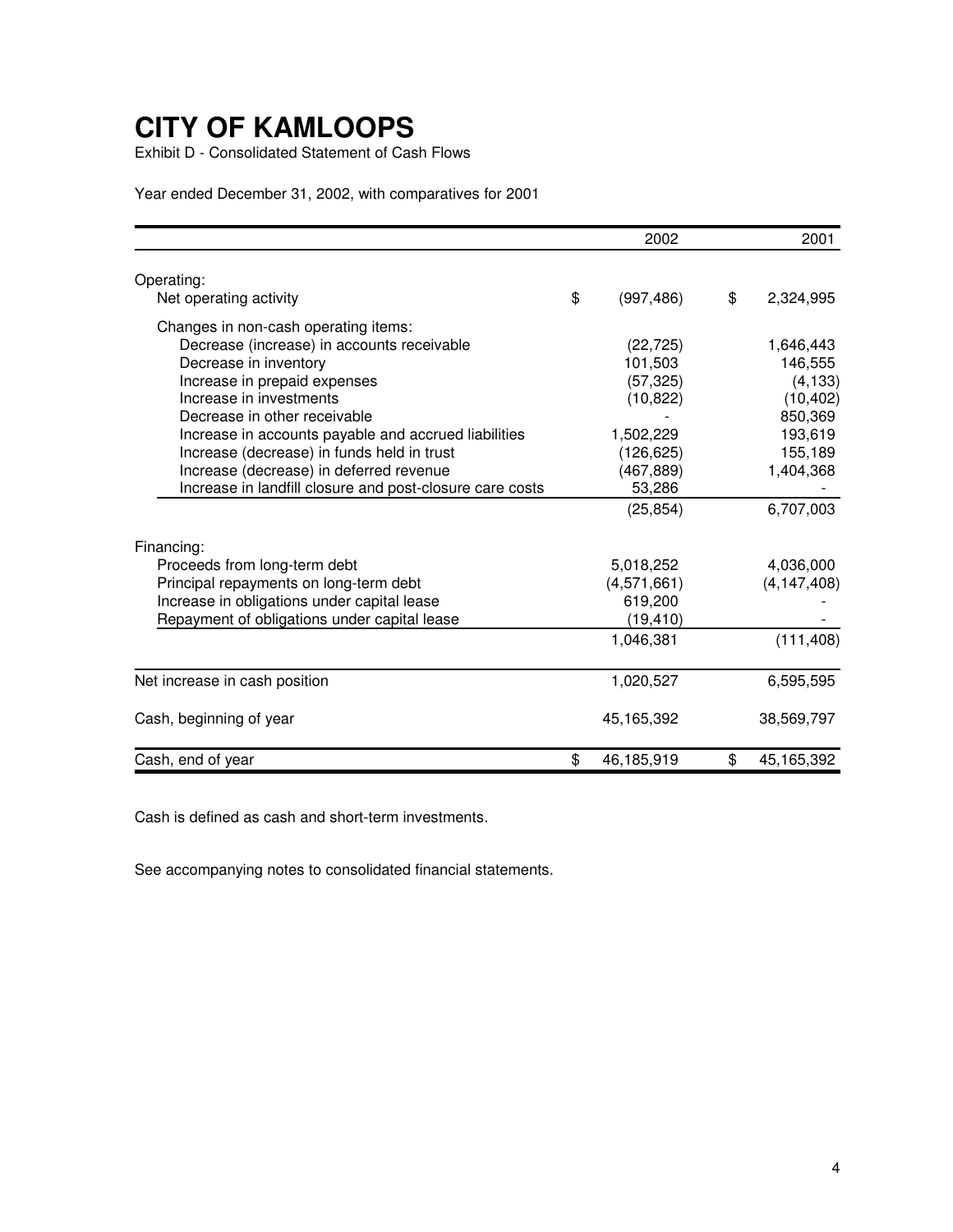Notes to Consolidated Financial Statements

Year ended December 31, 2002

The City of Kamloops was incorporated in 1893 under statute of the Province of British Columbia. Its principal activities include the provision of local government services to residents of the incorporated area. These include corporate services and administration; solid waste; drainage; police; fire; roads, streets and parking; parks, recreation and leisure; public transit; development; cemetery; water utility; sewer utility; and fiscal services.

#### **1. Significant accounting policies:**

(a) Basis of presentation:

It is the City's policy to follow accounting principles generally accepted for British Columbia municipalities and to apply such principles consistently. These consolidated financial statements include the operations of the General, Water, and Sewer funds as well as the Kamloops Airport Authority Society. The consolidated financial statements have been prepared using the guidelines issued by the Public Sector Accounting Board ("PSAB") of the Canadian Institute of Chartered Accountants with the exception of expensing prepaid items during the year. Accordingly, all revenues and expenditures are recorded on the accrual basis.

The City has received authorization from the Inspector of Municipalities for variation on the expensing of prepaid items and inventory purchased during the year under section 328 (4) of the Local Government Act.

(b) Funds of the City:

The resources and operations of the City are segregated into General, Water, and Sewer funds for accounting and financial reporting purposes.

(c) Principles of consolidation:

Consolidated financial statements include the accounts of all funds of the City as well as the Kamloops Airport Authority Society. Separate audited financial statements have been prepared for the Society. Inter-fund balances and transactions have been eliminated. Separate fund statements are presented as supplementary information to the consolidated financial statements.

(d) Inventory:

Inventory is valued at the lower of cost and net realizeable values with cost determined by the average cost method.

(e) Investments:

Short-term investments and investments are recorded at cost, which approximate net realizeable value.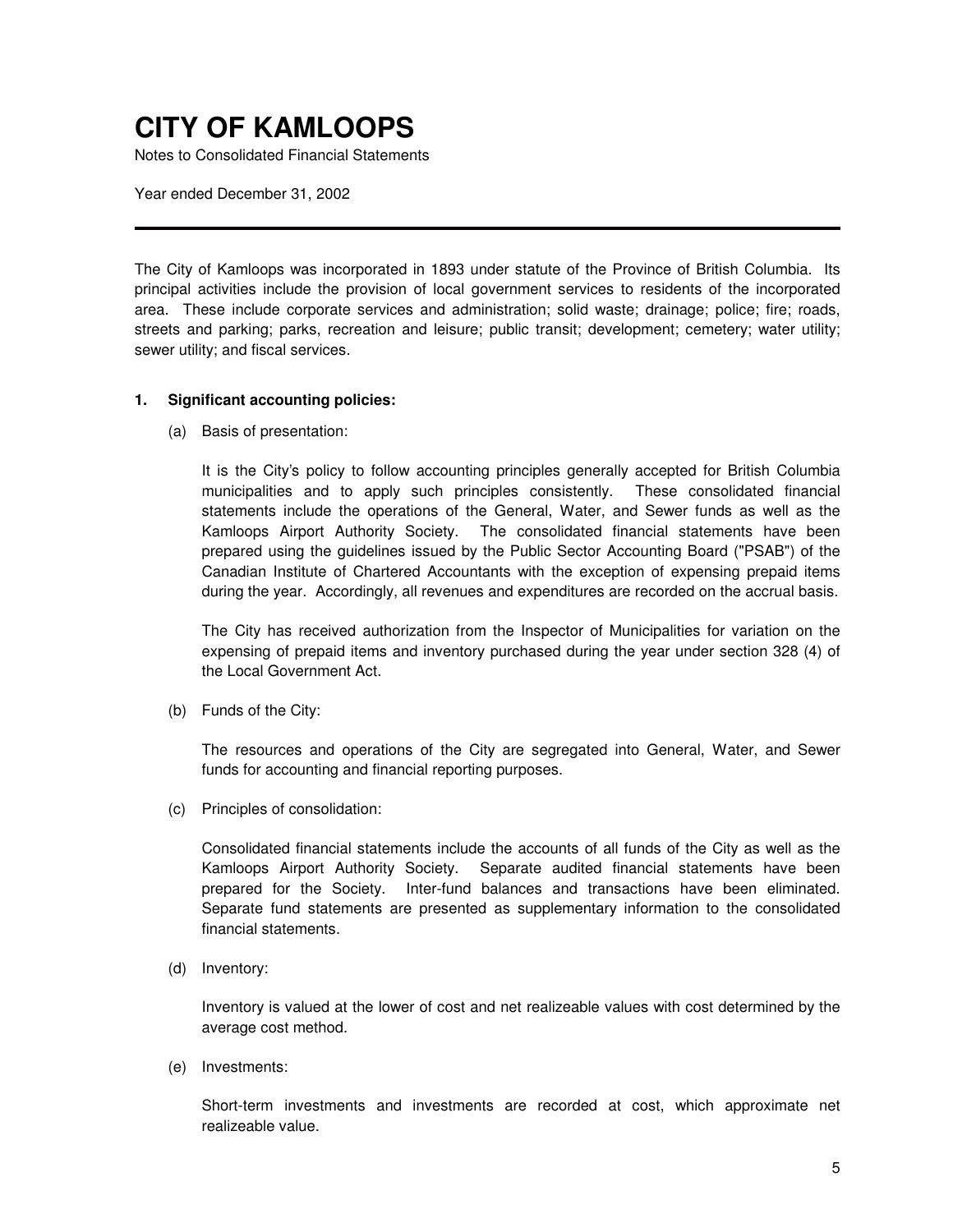Notes to Consolidated Financial Statements

Year ended December 31, 2002

#### **1. Significant accounting policies (continued):**

(f) Capital assets:

Buildings, machinery and equipment, and engineered structures that have been acquired or constructed are recorded at cost. Amortization is not provided. Expenditures for repairs and upgrading that do not materially add to the value or life of an asset are expensed as incurred.

Infrastructure provided by developers and assumed by the City is not reflected in the financial statements.

(g) Funds held in trust:

Funds held in trust are comprised of monies received from various sources that may either be used by the City under certain conditions and circumstances or returned to the original contributor in the future. Accordingly, they are included in liabilities until such time as the City meets the conditions under which they may be spent or they are returned.

(h) Long-term debt:

Long-term debt is recorded net of any related sinking fund balances. Debt service charges, including principal and interest, are charged against current revenue in the periods in which they are incurred.

(i) Reserves:

Reserves for operating and capital purposes represent amounts reserved either internally or by statute for specific future purposes.

(j) Use of estimates:

The preparation of financial statements in conformity with Canadian generally accepted accounting principles requires management to make estimates and assumptions that affect the reported amounts of assets and liabilities and disclosure of contingent assets and liabilities as at the date of the financial statements and the reported amounts of revenue and expenditures during the period. Actual results could differ from those estimates.

(k) Financial instruments:

The City's financial instruments consist of cash and short-term investments, accounts receivable, investments, accounts payable and accrued liabilities, deferred revenue, funds held in trust, long-term debt, and obligation under capital lease. Due to the nature of these financial instruments, fair value approximates their carrying value. It is management's opinion the City is not subject to any significant interest rate, currency, or credit risk associated with these financial instruments.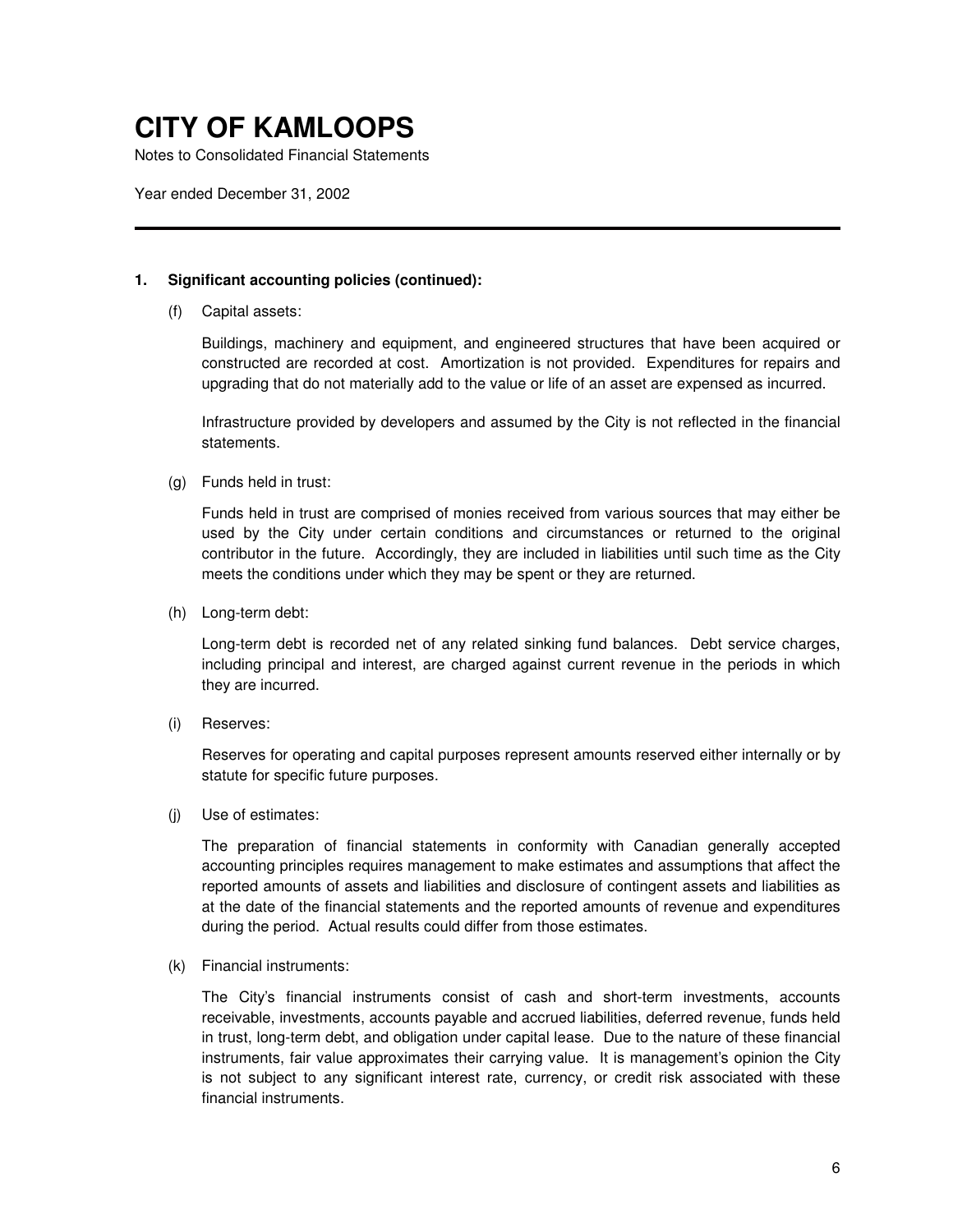Notes to Consolidated Financial Statements

Year ended December 31, 2002

### **2. Cash and short-term investments:**

|                                              | 2002            |     | 2001       |
|----------------------------------------------|-----------------|-----|------------|
| Restricted cash and short-term investments:  |                 |     |            |
| Statutory reserves                           | \$<br>8,607,026 | \$. | 10,666,870 |
| Development cost charges                     | 9,045,066       |     | 10,054,155 |
| Funds held in trust                          | 1,325,542       |     | 1,452,167  |
| Cemetery Perpetual Care Trust Fund           | 717,371         |     | 666,826    |
| <b>Kamloops Airport Authority Society</b>    | 289,556         |     | 447,301    |
|                                              | 19,984,561      |     | 23,287,319 |
| Unrestricted cash and short-term investments | 26, 201, 358    |     | 21,878,073 |
|                                              | 46,185,919      | \$  | 45.165.392 |

### **3. Accounts receivable:**

|                                     | 2002             | 2001            |
|-------------------------------------|------------------|-----------------|
| General fund:                       |                  |                 |
| Taxes                               | \$<br>3,324,298  | \$<br>3,240,701 |
| <b>Utilities</b>                    | 1,054,866        | 1,077,334       |
| Trade                               | 2,722,201        | 4,342,243       |
| Accrued interest                    | 1,897,885        | 1,097,739       |
| Province of British Columbia        | 858,730          | 468,199         |
| Government of Canada                | 265,118          | 196,810         |
|                                     | 10,123,098       | 10,423,026      |
| Water fund:                         |                  |                 |
| Trade                               | 698,283          | 596,258         |
| Sewer fund:                         |                  |                 |
| Trade                               | 55,651           |                 |
| Cemetery Trust:                     |                  |                 |
| Accrued interest                    | 12,662           | 9,652           |
| Kamloops Airport Authority Society: |                  |                 |
| Trade                               | 235,792          | 73,825          |
|                                     | \$<br>11,125,486 | \$11,102,761    |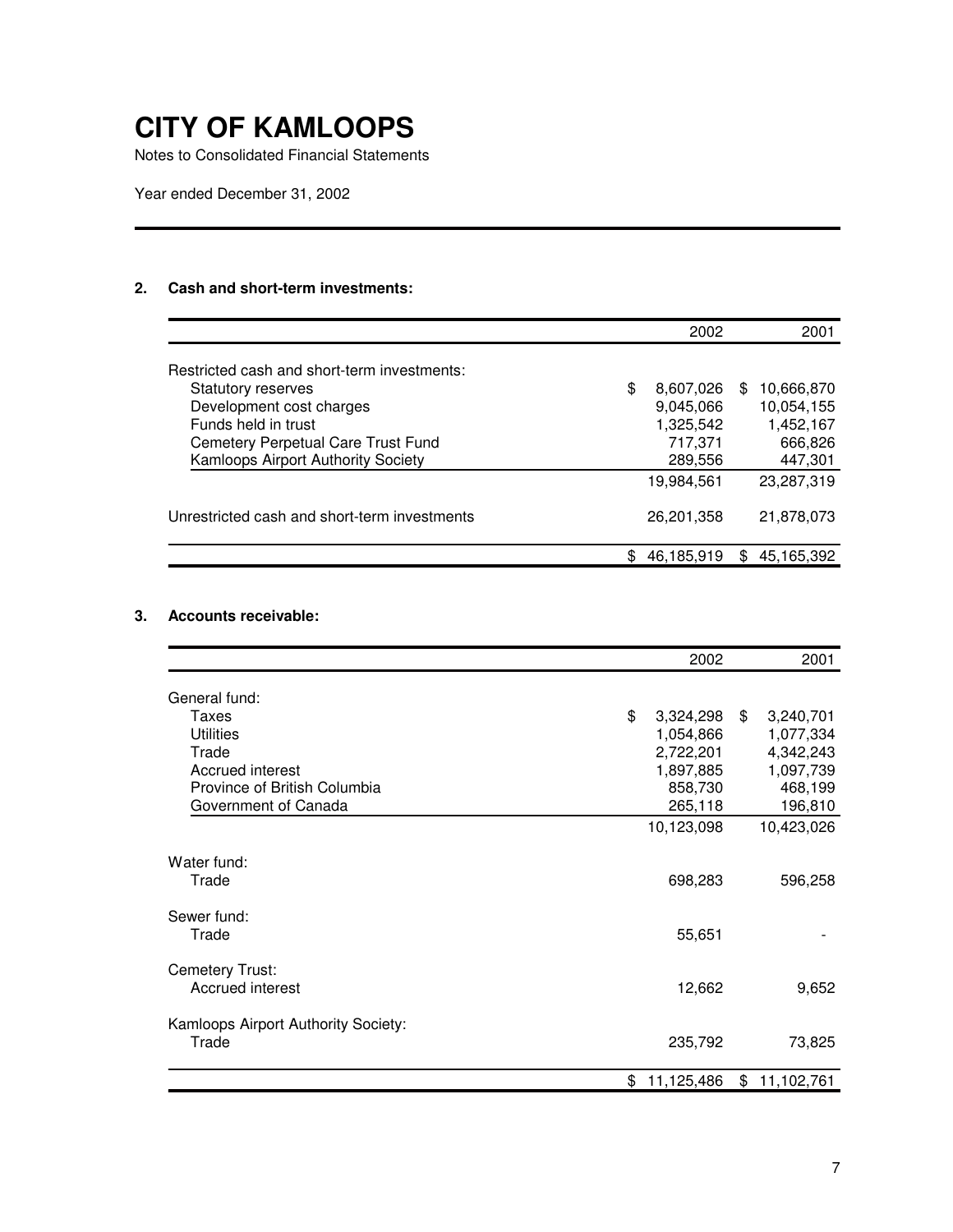Notes to Consolidated Financial Statements

Year ended December 31, 2002

#### **4. Capital assets:**

|                                     | 2002          | 2001          |
|-------------------------------------|---------------|---------------|
|                                     |               |               |
| General fund:                       |               |               |
| <b>Engineered structures</b>        | \$172,657,798 | \$160,293,883 |
| <b>Buildings</b>                    | 66,539,526    | 66,035,640    |
| Machinery and equipment             | 55,776,279    | 51,975,574    |
| Land                                | 17,568,614    | 16,475,965    |
|                                     | 312,542,217   | 294,781,062   |
| Water fund:                         |               |               |
| <b>Engineered structures</b>        | 88,012,746    | 81,284,718    |
| <b>Buildings</b>                    | 662,101       | 662,101       |
| Machinery and equipment             | 3,273,829     | 3,133,116     |
| Land                                | 152,785       | 152,785       |
|                                     | 92,101,461    | 85,232,720    |
| Sewer fund:                         |               |               |
| <b>Engineered structures</b>        | 78,322,735    | 77,148,555    |
| <b>Buildings</b>                    | 298,555       | 298,555       |
| Machinery and equipment             | 3,477,321     | 3,393,919     |
| Land                                | 250,790       | 250,790       |
|                                     | 82,349,401    | 81,091,819    |
| Kamloops Airport Authority Society: |               |               |
| Capital assets                      | 48,560,603    | 48,295,161    |
|                                     |               |               |
|                                     | \$535,553,682 | \$509,400,762 |

Included in machinery and equipment are capital assets under capital lease with a net cost of \$619,200 (2001 - nil).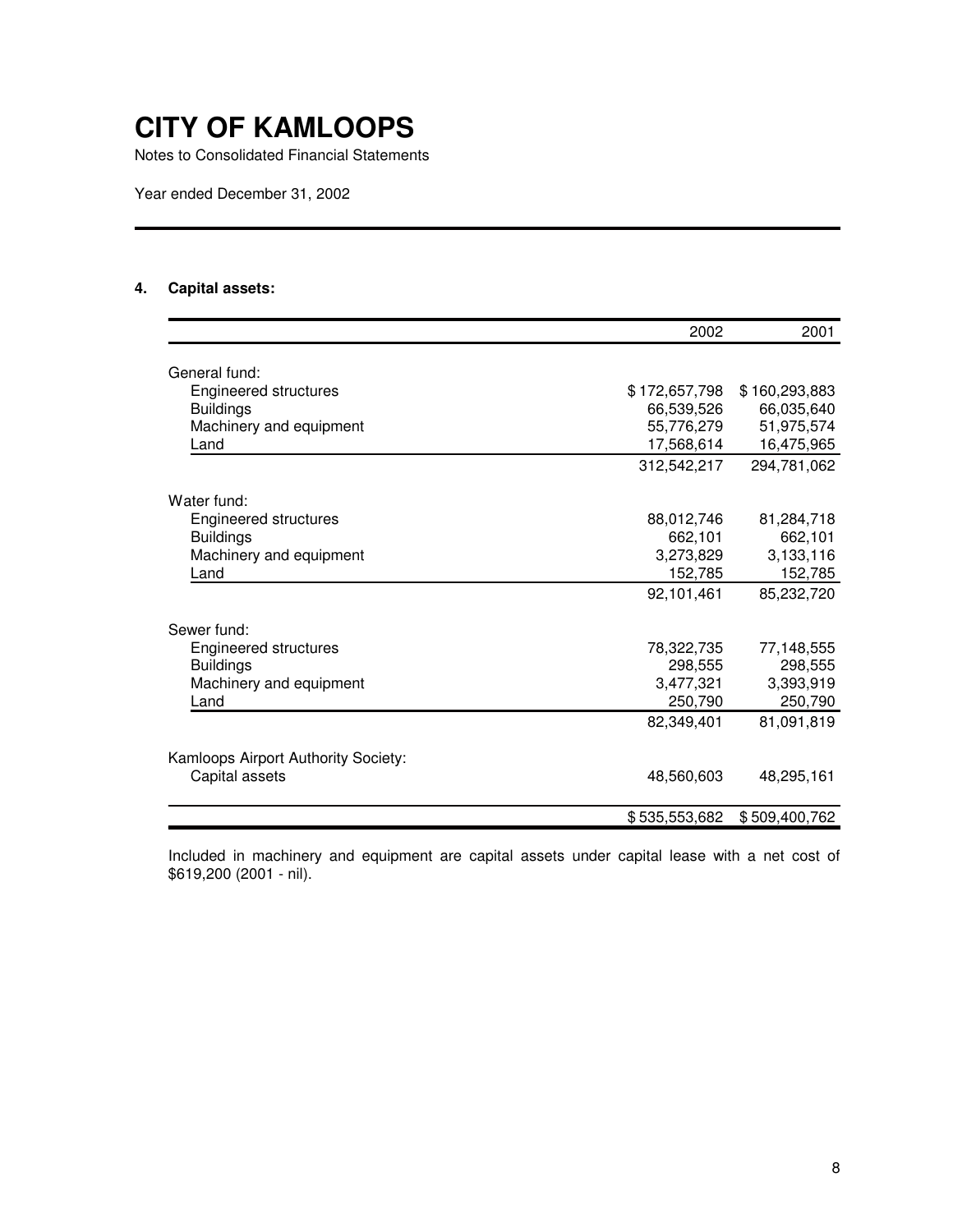Notes to Consolidated Financial Statements

Year ended December 31, 2002

### **5. Accounts payable and accrued liabilities:**

|                                     | 2002                 | 2001             |
|-------------------------------------|----------------------|------------------|
| General fund:                       |                      |                  |
| Trade                               | \$<br>$5,694,104$ \$ | 3,961,858        |
| Payroll and benefits                | 5,596,936            | 5,205,409        |
| Province of British Columbia        | 1,186,098            | 1,775,112        |
| Government of Canada                | 2,844,863            | 2,931,361        |
|                                     | 15,322,001           | 13,873,740       |
| Water fund:                         |                      |                  |
| Payroll and benefits                | 121,603              | 122,344          |
| Sewer fund:                         |                      |                  |
| Payroll and benefits                | 97,282               | 97,875           |
| Kamloops Airport Authority Society: |                      |                  |
| Trade                               | 60,302               | 5,000            |
|                                     | \$<br>15,601,188     | \$<br>14,098,959 |

### **6. Deferred revenue:**

|                          | Balance at<br>December 31,<br>2001 |     | Collected  | Interest     | Recognized           | Balance at<br>December 31,<br>2002 |
|--------------------------|------------------------------------|-----|------------|--------------|----------------------|------------------------------------|
|                          |                                    |     |            |              |                      |                                    |
| Taxes                    | \$<br>7,041,232                    | \$  | 13,647,010 | \$<br>76.446 | $$$ (13,182,446) $$$ | 7,582,242                          |
| Leases                   | 168,818                            |     |            |              | (12, 215)            | 156,603                            |
| <b>Business licenses</b> | 814,899                            |     | 811,339    |              | (814, 899)           | 811,339                            |
| Other                    | 262,272                            |     | 255,899    |              | (239, 934)           | 278,237                            |
| Development              |                                    |     |            |              |                      |                                    |
| cost charges             | 10,054,155                         |     | 881,844    | 451,239      | (2,342,172)          | 9,045,066                          |
|                          | \$<br>18,341,376                   | \$. | 15,596,092 | 527,685      | (16,591,666)<br>\$.  | \$<br>17,873,487                   |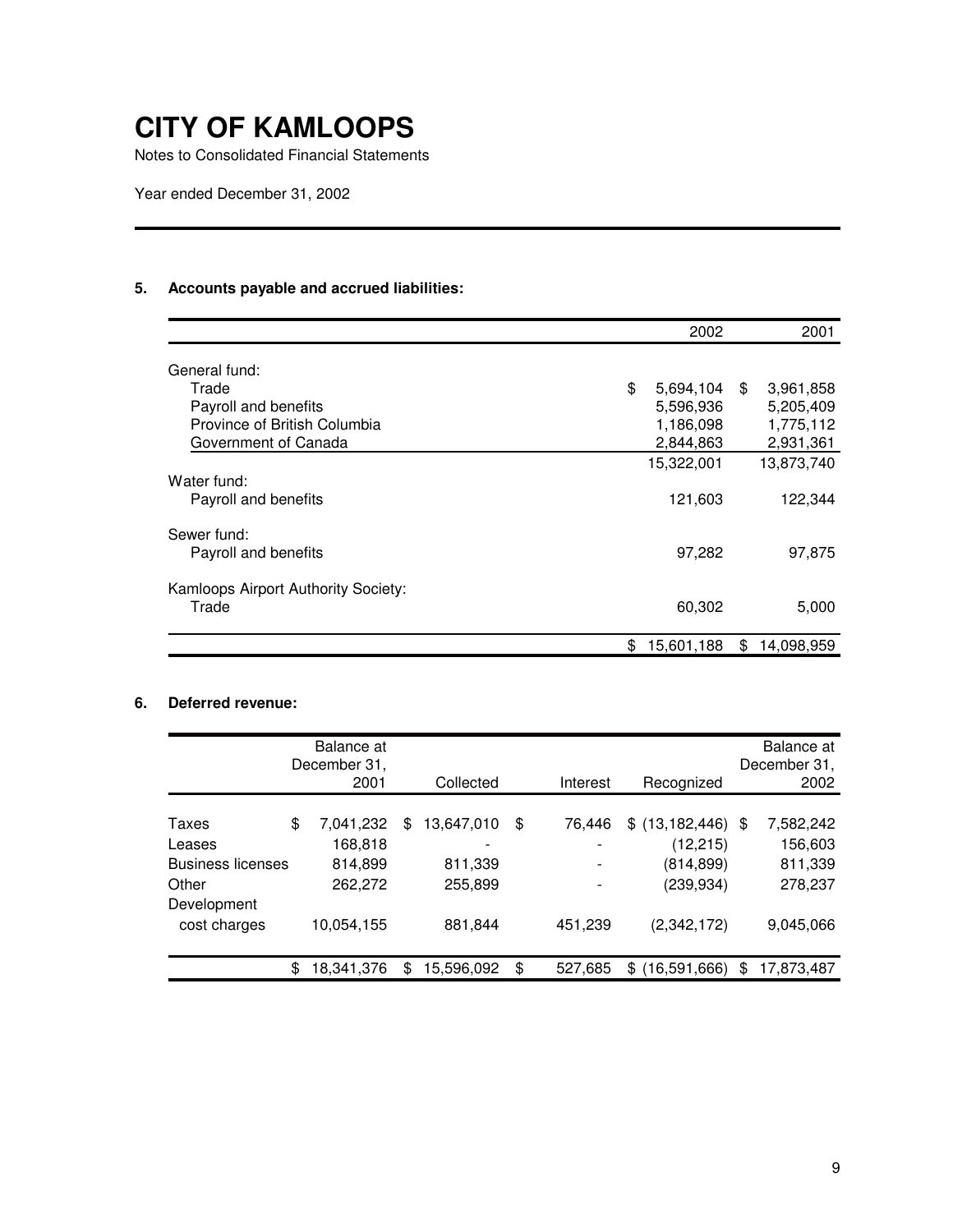Notes to Consolidated Financial Statements

Year ended December 31, 2002

#### **7. Long-term debt:**

The City issues debt instruments through the Municipal Finance Authority, pursuant to short-term capital borrowing, loan authorization and security issuing by-laws under authority of Sections 334 and 335 of the Local Government Act, to finance certain capital expenditures. Sinking fund balances managed by the Municipal Finance Authority, are netted against related long-term debt.

(a) Long-term debt outstanding:

|                                          |    | Balance at<br>December 31,<br>2001     |    | Debt<br>principal<br>repayments                | Actuarial<br>adjustments                   |   | Debt<br>acquired                  |     | Balance at<br>December 31,<br>2002    |
|------------------------------------------|----|----------------------------------------|----|------------------------------------------------|--------------------------------------------|---|-----------------------------------|-----|---------------------------------------|
| General fund<br>Water fund<br>Sewer fund | S  | 10,535,421<br>10,740,155<br>10,071,061 | S  | $(942, 548)$ \$<br>(1, 129, 040)<br>(722, 449) | $(511,066)$ \$<br>(586, 108)<br>(680, 450) |   | 1,057,720<br>3,003,027<br>957,505 | \$  | 10,139,527<br>12,028,034<br>9,625,667 |
|                                          | \$ | 31,346,637                             | \$ | (2,794,037)                                    | \$<br>(1,777,624)                          | S | 5,018,252                         | \$. | 31,793,228                            |

(b) Future sinking fund requirements on outstanding borrowings over the next five years and thereafter are as follows:

|                                                    | General<br>Fund                                                        |    | Water<br>Fund                                                      |    | Sewer<br>Fund                                                    |    | Total                                                                       |
|----------------------------------------------------|------------------------------------------------------------------------|----|--------------------------------------------------------------------|----|------------------------------------------------------------------|----|-----------------------------------------------------------------------------|
| 2003<br>2004<br>2005<br>2006<br>2007<br>Thereafter | \$<br>912,461<br>843.884<br>843,884<br>843,884<br>280,590<br>6,414,824 | \$ | 1,332,603<br>700,966<br>681,306<br>677,374<br>677,374<br>7,958,411 | \$ | 765,655<br>752,793<br>631,823<br>616,391<br>616,391<br>6,242,614 | \$ | 3,010,719<br>2,297,643<br>2,157,013<br>2,137,649<br>1,574,355<br>20,615,849 |
|                                                    | \$<br>10,139,527                                                       | \$ | 12,028,034                                                         | \$ | 9,625,667                                                        | \$ | 31,793,228                                                                  |

The weighted average interest rate on long-term debt in 2002 was 5.80% (2001 - 7.08%).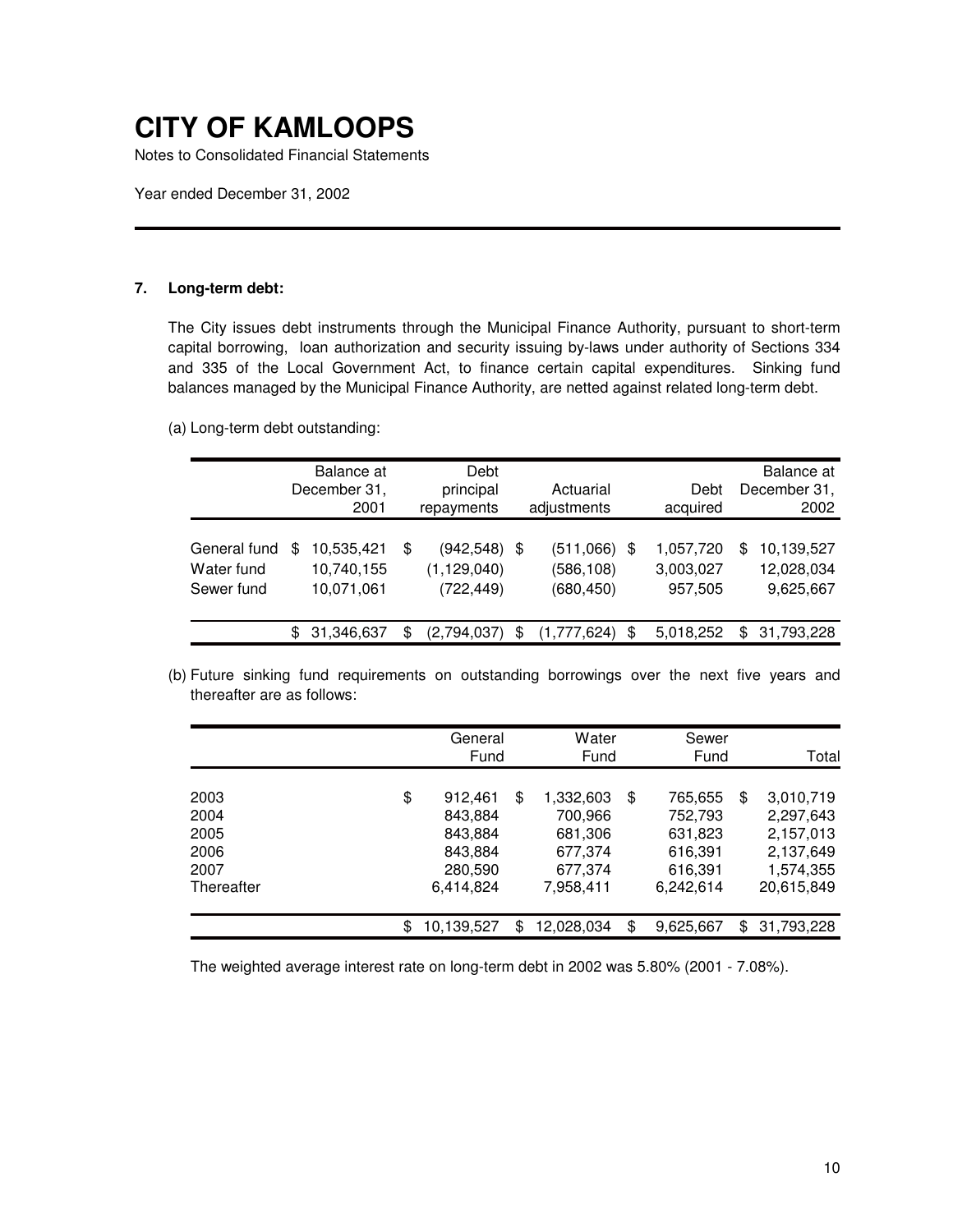Notes to Consolidated Financial Statements

Year ended December 31, 2002

### **7. Long-term debt (continued):**

(c) Unissued debt:

The City internally finances certain capital projects pending the issue of long-term and/or shortterm debt. For budget and financial reporting purposes, borrowed funds received in the current year are applied to advances pending from prior year's. A summary of the current year's transactions and cumulative advances pending debenture issue are as follows:

|                                          |   | <b>Balance</b><br>December 31,<br>2001 | Capital assets<br>purchased<br>pending debt | Debt<br>acquired                         |   | <b>Balance</b><br>December 31,<br>2002 |
|------------------------------------------|---|----------------------------------------|---------------------------------------------|------------------------------------------|---|----------------------------------------|
| General fund<br>Water fund<br>Sewer fund |   | 1,050,772<br>3,986,949<br>2,042,354    | 4,023,144<br>3,821,426<br>649,675           | (1,057,720)<br>(3,003,027)<br>(957, 505) |   | 4,016,196<br>4,805,348<br>1,734,524    |
|                                          | S | 7,080,075                              | \$<br>8,494,245                             | (5,018,252)                              | S | 10,556,068                             |

At December 31, 2002, the City has authorized but unissued debt aggregating \$64,633,478.

### **8. Obligation under capital lease:**

The City has entered into a capital lease agreement with On-Line Finance and Leasing Corporation to finance the acquisition of a certain capital asset. The required minimum lease payments over the next five years and net obligation under capital lease is as follows:

|                                                     | 2002          |
|-----------------------------------------------------|---------------|
|                                                     |               |
| 2003                                                | \$<br>78,728  |
| 2004                                                | 78,728        |
| 2005                                                | 78,728        |
| 2006                                                | 78,728        |
| 2007                                                | 362,086       |
| Total minimum lease payments                        | 676,998       |
| Less amount representing interest (at approximately |               |
| 3.5%                                                | (77, 208)     |
|                                                     | \$<br>599,790 |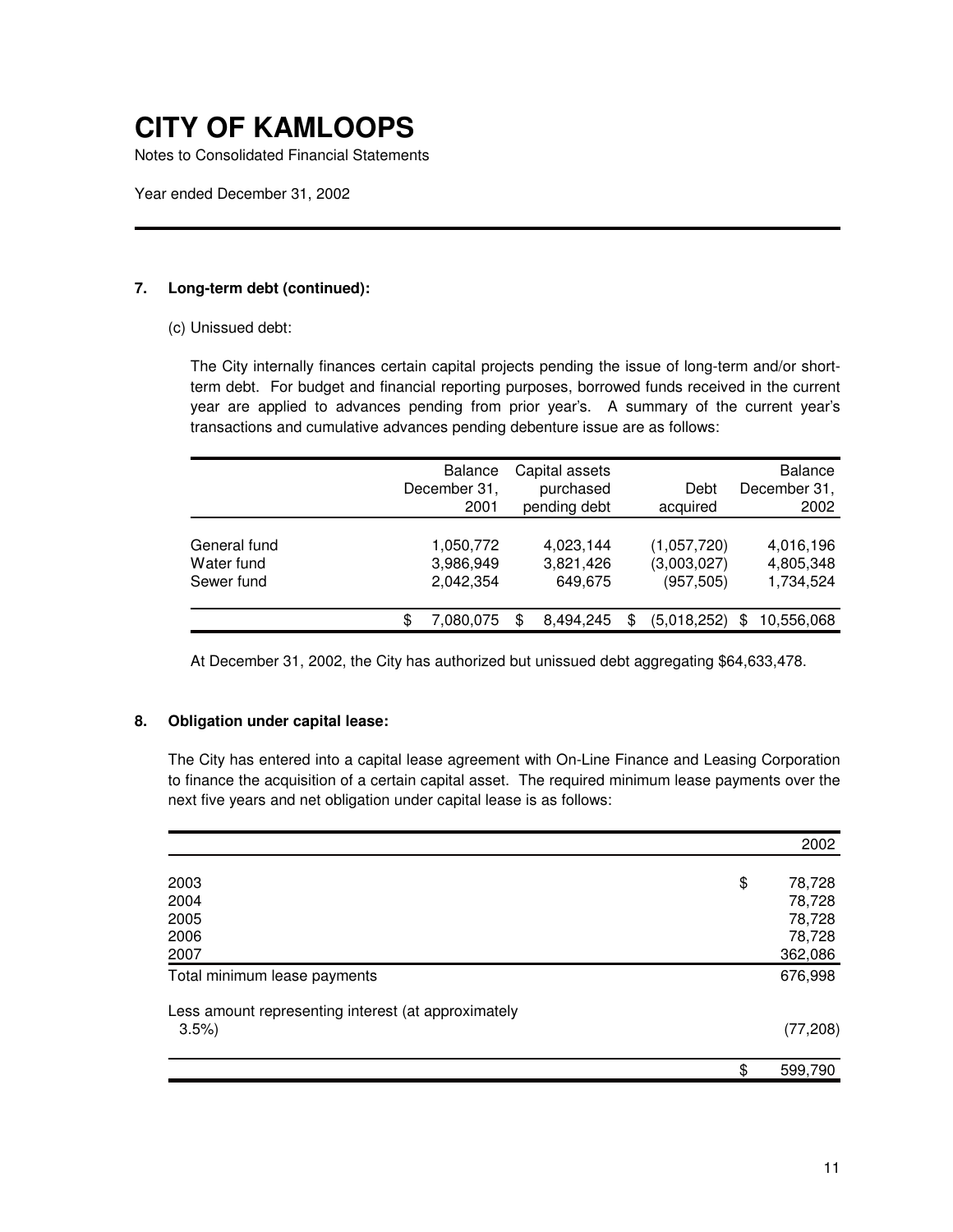Notes to Consolidated Financial Statements

Year ended December 31, 2002

#### **9. Landfill closure and post-closure care costs:**

The City of Kamloops operates two solid waste landfill sites in the Kamloops area. Based on an independent assessment conducted in September 2000, the main landfill at the Mission Flats site is expected to serve until 2066. Final closure and post-closure care costs relating to reclamation of this area have been estimated at \$2,981,000. At December 31, 2002, management estimates the site to be 24.9% utilized. The Barnhartvale site is expected to serve until 2017. Final closure and post-closure care costs related to reclamation of this area have been estimated at \$586,000. At December 31, 2002, Management estimates the site to be 49.5% utilized.

The City has accrued \$1,153,286 related to these closure and post-closure care costs.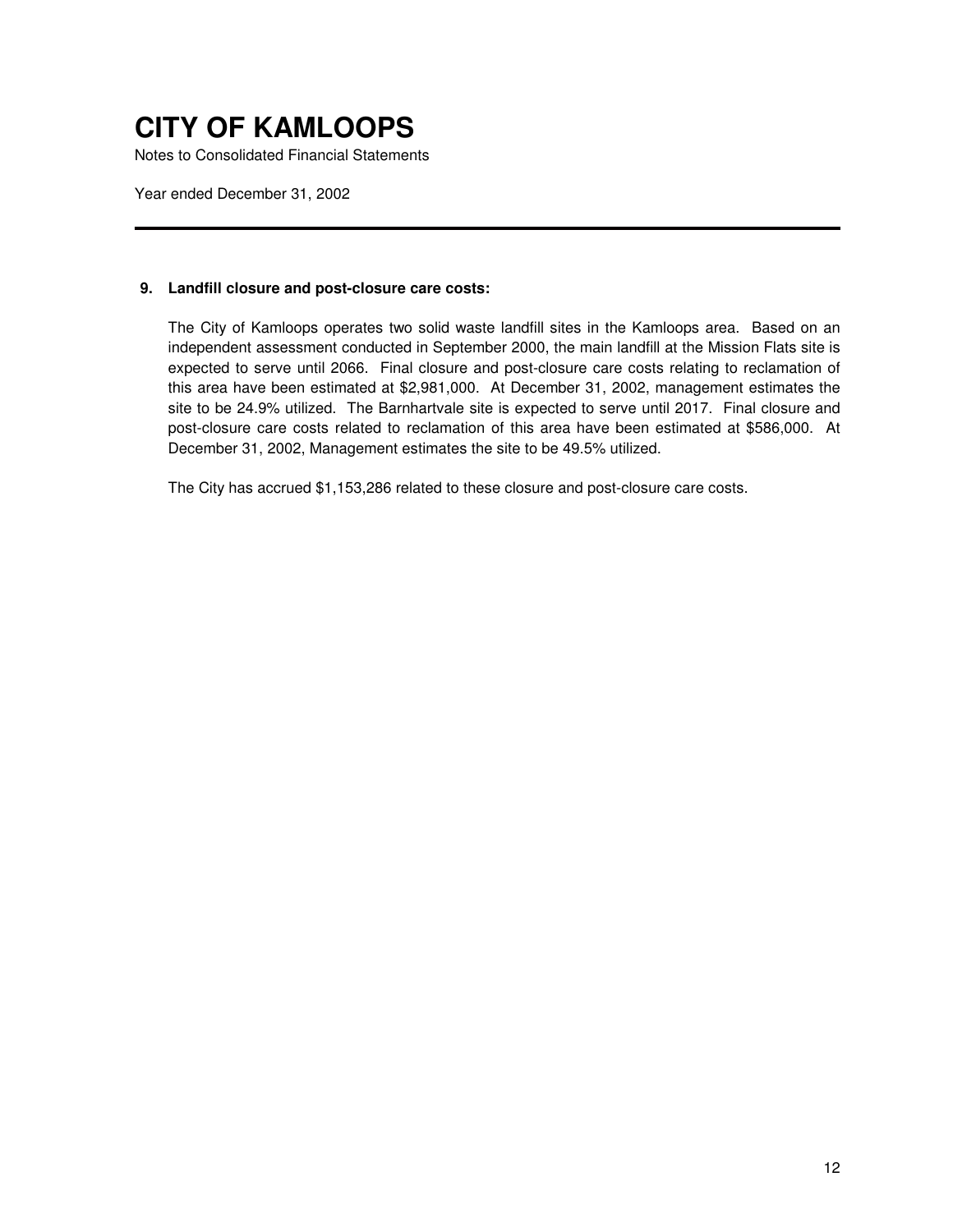Notes to Consolidated Financial Statements

Year ended December 31, 2002

### **10. Reserves for operating purposes:**

|                                 | Balance at<br>December 31,<br>2001 | revenue and (to) operations/ December 31,<br>contributions | Interest Transfers from/<br>capital | Balance at<br>2002 |
|---------------------------------|------------------------------------|------------------------------------------------------------|-------------------------------------|--------------------|
| General fund:                   |                                    |                                                            |                                     |                    |
| Arts Legacy                     | \$<br>186,070                      | \$<br>20,076                                               | \$                                  | \$<br>206,146      |
| Canada Games Legacy             | 568,198                            | 2,967                                                      |                                     | 571,165            |
| General Building                | (16, 964)                          | 12,214                                                     |                                     | (4,750)            |
| <b>Heritage Foundation</b>      | 10,000                             |                                                            |                                     | 10,000             |
| <b>Bi-Centennial Legacy</b>     | 208,108                            | 10,821                                                     |                                     | 218,929            |
| Oak Hills Dyke                  | 12,932                             |                                                            |                                     | 12,932             |
| Sports Legacy                   | 175,543                            | 2,006                                                      |                                     | 177,549            |
| <b>Working Capital</b>          | 900,000                            | 426,909                                                    |                                     | 1,326,909          |
| Youth Legacy                    | 4,331                              |                                                            |                                     | 4,331              |
| <b>Art Gallery</b>              | 324,404                            | 120,663                                                    |                                     | 445,067            |
| <b>River Trails</b>             | 223,073                            | 3,552                                                      | (226, 625)                          |                    |
| <b>Community Arts</b>           | 34,499                             |                                                            |                                     | 34,499             |
| Insurance                       | 622,124                            | 377,876                                                    |                                     | 1,000,000          |
| <b>Stream Stewardship</b>       | 5,000                              |                                                            |                                     | 5,000              |
| <b>DFO</b> Grant                | 35,000                             | 72,500                                                     | (8,000)                             | 99,500             |
| <b>Police Contract</b>          |                                    | 244,849                                                    |                                     | 244,849            |
| <b>Deferred Operating</b>       |                                    | 101,122                                                    |                                     | 101,122            |
|                                 | 3,292,318                          | 1,395,555                                                  | (234, 625)                          | 4,453,248          |
| Water fund:                     |                                    |                                                            |                                     |                    |
| Deferred operating              |                                    | 30,000                                                     |                                     | 30,000             |
| Sewer fund:                     |                                    |                                                            |                                     |                    |
| Deferred operating              |                                    | 30,000                                                     |                                     | 30,000             |
| Cemetery:                       |                                    |                                                            |                                     |                    |
| <b>Cemetery Care Trust Fund</b> | 676,478                            | 103,925                                                    | (50, 370)                           | 730,033            |
|                                 | \$<br>3,968,796                    | \$<br>1,559,480                                            | \$<br>(284, 995)                    | \$<br>5,243,281    |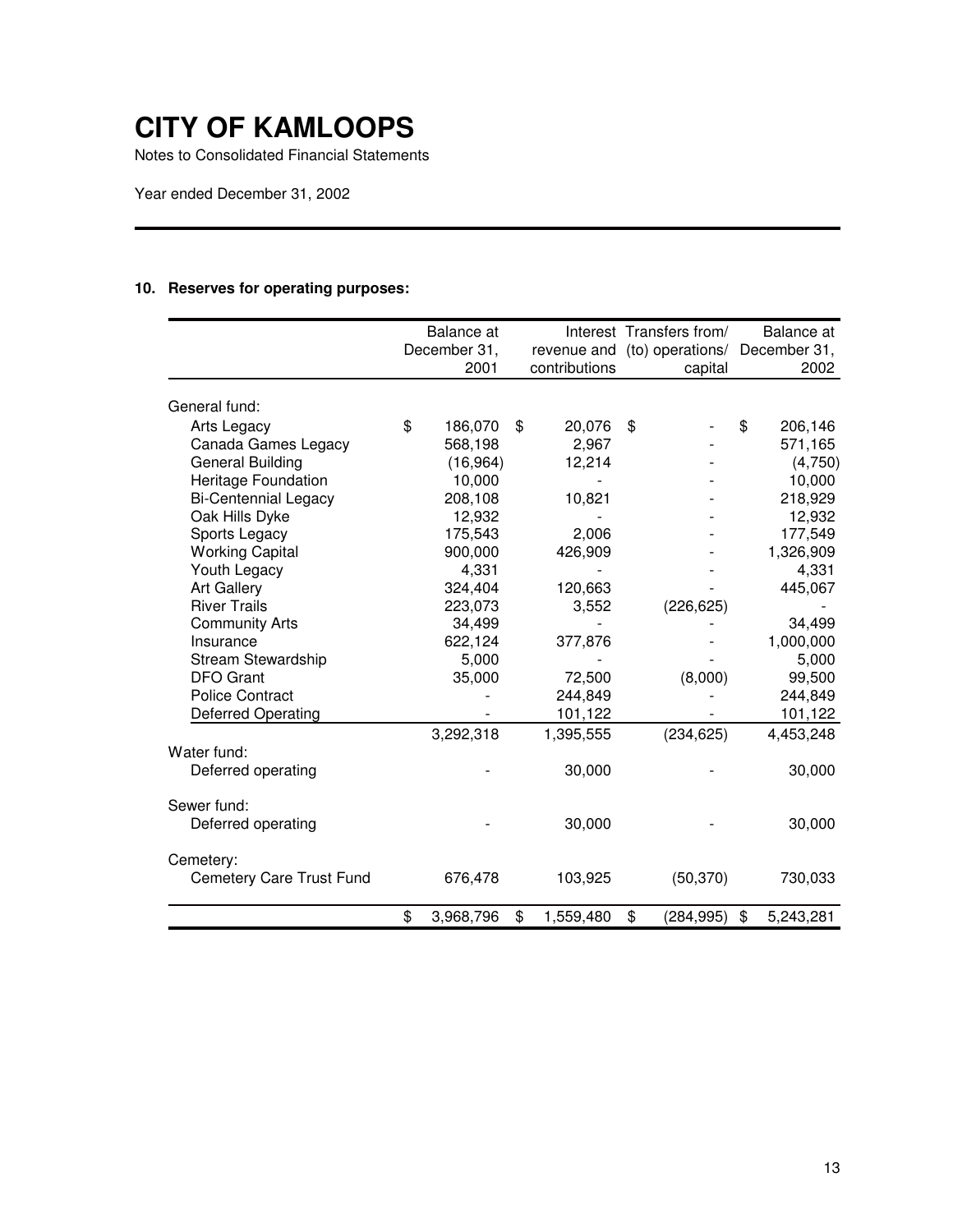Notes to Consolidated Financial Statements

Year ended December 31, 2002

### **11. Reserves for capital purposes:**

|                           | Balance at<br>December 31,<br>2001 | revenue and (to) operations/<br>contributions | Interest Transfers from<br>capital | Balance at<br>December 31,<br>2002 |
|---------------------------|------------------------------------|-----------------------------------------------|------------------------------------|------------------------------------|
| Statutory reserves:       |                                    |                                               |                                    |                                    |
| Tax sale property         | \$<br>3,537,934                    | \$<br>212,980                                 | \$<br>$(958, 318)$ \$              | 2,792,596                          |
| Local improvement         | 610,644                            | 144,657                                       |                                    | 755,301                            |
| Debt retirement           | 595,859                            | 26,666                                        | (309, 325)                         | 313,200                            |
| Parking facility          | 1,312,140                          | 160,910                                       | (721, 379)                         | 751,671                            |
| Land sale                 | 527,516                            | 39,252                                        | (258, 101)                         | 308,667                            |
| Equipment replacement     | 4,082,777                          | 2,709,204                                     | (3, 106, 390)                      | 3,685,591                          |
|                           | 10,666,870                         | 3,293,669                                     | (5,353,513)                        | 8,607,026                          |
| Non-statutory reserves:   |                                    |                                               |                                    |                                    |
| General capital           | 4,625,342                          | 3,154,429                                     | (3,038,329)                        | 4,741,442                          |
| Water capital             | 2,032,355                          | 967,215                                       | (124, 897)                         | 2,874,673                          |
| Sewer capital             | 963,851                            | 854,113                                       | (71, 511)                          | 1,746,453                          |
|                           | 7,621,548                          | 4,975,757                                     | (3,234,737)                        | 9,362,568                          |
| Less: internal financings |                                    |                                               | (1,330,363)                        | (1,330,363)                        |
|                           | 7,621,548                          | 4,975,757                                     | (4, 565, 100)                      | 8,032,205                          |
| Airport capital fund      | 492,678                            | 164,885                                       | (216, 383)                         | 441,180                            |
|                           |                                    |                                               |                                    |                                    |
|                           | \$<br>18,781,096                   | \$<br>8,434,311                               | \$(10, 134, 996)                   | \$<br>17,080,411                   |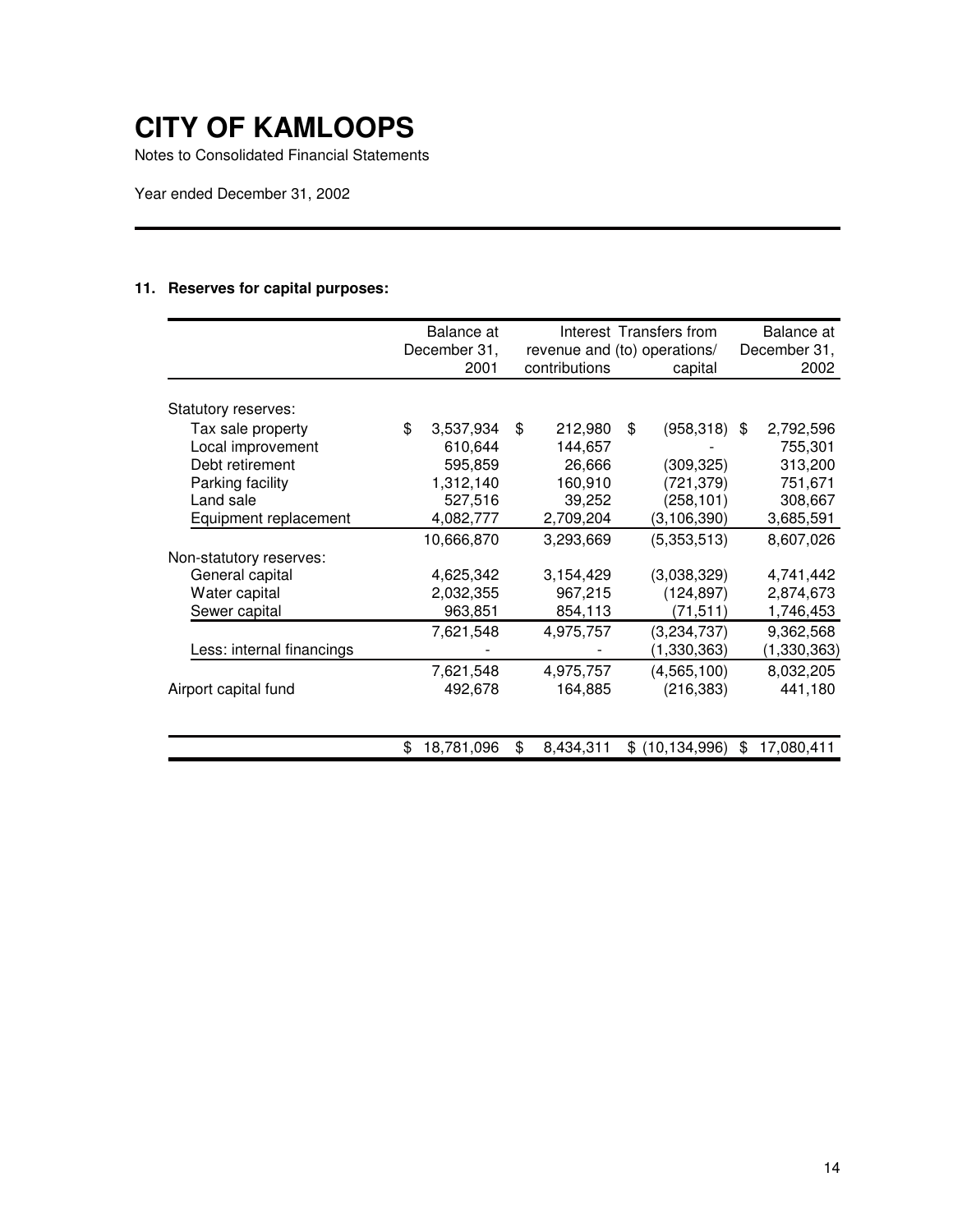Notes to Consolidated Financial Statements

Year ended December 31, 2002

### **12. Surplus from operations:**

|                                             | 2002             | 2001            |
|---------------------------------------------|------------------|-----------------|
|                                             |                  |                 |
| General fund:                               |                  |                 |
| Balance, beginning of year                  | \$<br>5,067,499  | \$<br>4,285,063 |
| Operating surplus for the year              | 571,262          | 782,436         |
|                                             | 5,638,761        | 5,067,499       |
| Water fund:                                 |                  |                 |
| Balance, beginning of year                  | 2,058,941        | 1.667.982       |
| Operating surplus for the year              | 1,112,958        | 390,959         |
|                                             | 3,171,899        | 2,058,941       |
| Sewer fund:                                 |                  |                 |
| Balance, beginning of year                  | 1,561,418        | 1,565,117       |
| Operating surplus (deficiency) for the year | 502,087          | (3,699)         |
|                                             | 2,063,505        | 1,561,418       |
| Kamloops Airport Authority Society:         |                  |                 |
| Balance, beginning of year                  | 23,448           | 22,783          |
| Operating surplus for the year              | 418              | 665             |
|                                             | 23,866           | 23,448          |
|                                             | \$<br>10,898,031 | \$<br>8,711,306 |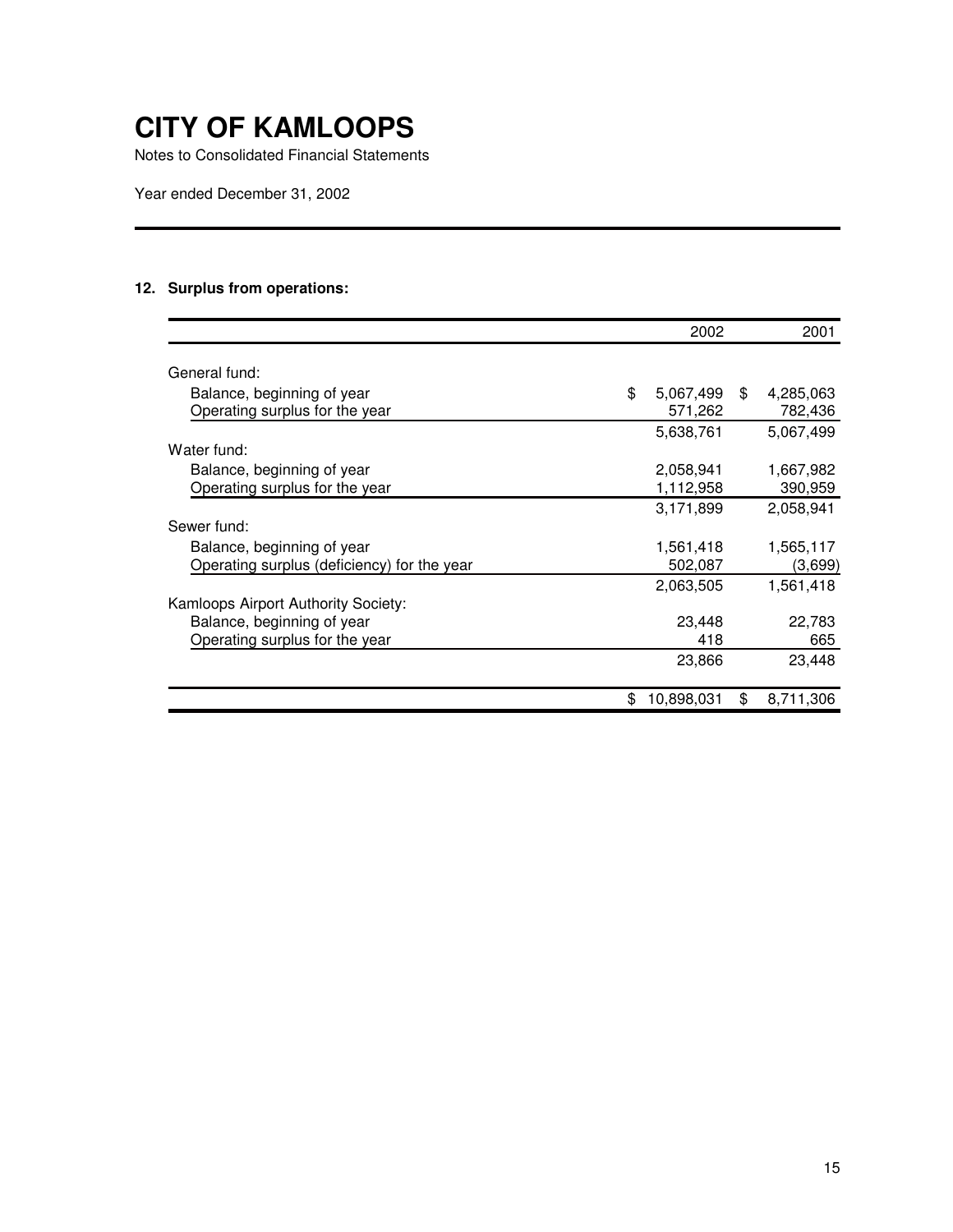Notes to Consolidated Financial Statements

Year ended December 31, 2002

#### **13. Taxation revenue:**

|                                                                                                      | 2002                                                | 2001                                                  |
|------------------------------------------------------------------------------------------------------|-----------------------------------------------------|-------------------------------------------------------|
| General fund:<br>Real property<br>Special assessments<br><b>Utilities</b><br>Grants in lieu of taxes | \$54,633,553<br>1,795,786<br>1,054,027<br>2,138,110 | \$<br>53,083,486<br>1,805,930<br>969,119<br>2,129,485 |
|                                                                                                      | \$59,621,476                                        | \$ 57,988,020                                         |

On behalf of other taxing jurisdictions, the City of Kamloops collected and remitted the following taxes:

|                                                                                                                                                                                | 2002                                               | 2001                                              |
|--------------------------------------------------------------------------------------------------------------------------------------------------------------------------------|----------------------------------------------------|---------------------------------------------------|
| Province of British Columbia - school taxes<br>Thompson-Nicola Regional District<br>Thompson-Nicola Regional Hospital District<br><b>British Columbia Assessment Authority</b> | \$ 29,174,107<br>3,487,674<br>2,251,731<br>931,683 | \$28,854,593<br>3.446.564<br>2,191,915<br>873,624 |
|                                                                                                                                                                                | \$35.845.195                                       | \$ 35,366,696                                     |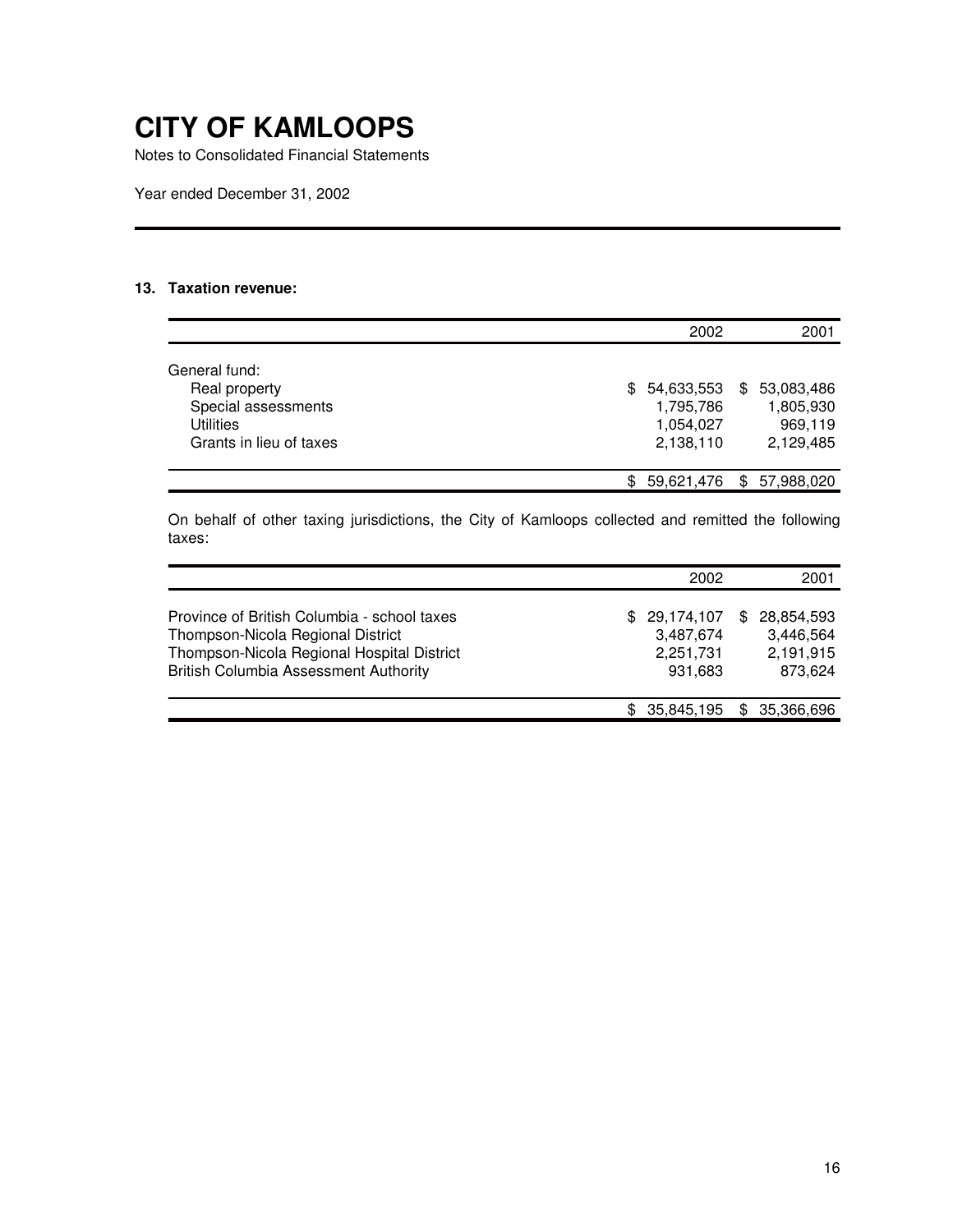Notes to Consolidated Financial Statements

Year ended December 31, 2002

### **14. Fees, rates, and sales of service by function and object:**

|                                         | 2002 Budget   | 2002          | 2001          |
|-----------------------------------------|---------------|---------------|---------------|
|                                         | (unaudited)   |               |               |
| Corporate services and administration:  |               |               |               |
| Sale of service                         | \$<br>100,600 | \$<br>121,309 | \$<br>108,857 |
| Licenses and permits                    | 110,000       | 95,278        | 98,006        |
| Concessions and franchises              | 1,259,400     | 1,259,437     | 988,615       |
| Fines and fees                          | 34,100        | 54,745        | 40,462        |
| Rentals                                 | 126,000       | 142,942       | 126,562       |
| Penalties and interest                  | 555,000       | 543,232       | 642,227       |
| Miscellaneous                           | 63,740        | 169,276       | 208,715       |
|                                         | 2,248,840     | 2,386,219     | 2,213,444     |
| Solid waste:                            |               |               |               |
| Sale of service                         | 1,227,000     | 1,396,966     | 1,027,580     |
| Police services:                        |               |               |               |
| Sale of service                         | 134,800       | 148,142       | 144,675       |
| Rentals                                 | 70,000        | 70,000        | 70,000        |
|                                         | 204,800       | 218,142       | 214,675       |
| Fire services:                          |               |               |               |
| Sale of service                         | 360,284       | 375,563       | 331,222       |
| Roads, streets and parking:             |               |               |               |
| Sale of service                         | 870,404       | 766,440       | 735,690       |
| Licenses and permits                    |               |               | 1,411         |
| Fines and fees                          | 200,737       | 177,408       | 129,180       |
|                                         | 1,071,141     | 943,848       | 866,281       |
| Public transit:                         |               |               |               |
| Sale of service                         | 2,179,472     | 2,476,160     | 2,542,927     |
| Parks, recreation and leisure services: |               |               |               |
| Sale of service                         | 3,671,020     | 3,691,150     | 3,678,899     |
| Miscellaneous                           | 1,800         | 2,619         | 2,706         |
|                                         | 3,672,820     | 3,693,769     | 3,681,605     |
| Development services:                   |               |               |               |
| Sale of service                         | 87,400        | 108,246       | 89,203        |
| Licenses and permits                    | 1,345,500     | 1,366,812     | 1,239,591     |
| Rentals                                 | 88,215        | 88,452        | 81,171        |
| Miscellaneous                           | 2,000         | 737           | 1,172         |
|                                         | 1,523,115     | 1,564,247     | 1,411,137     |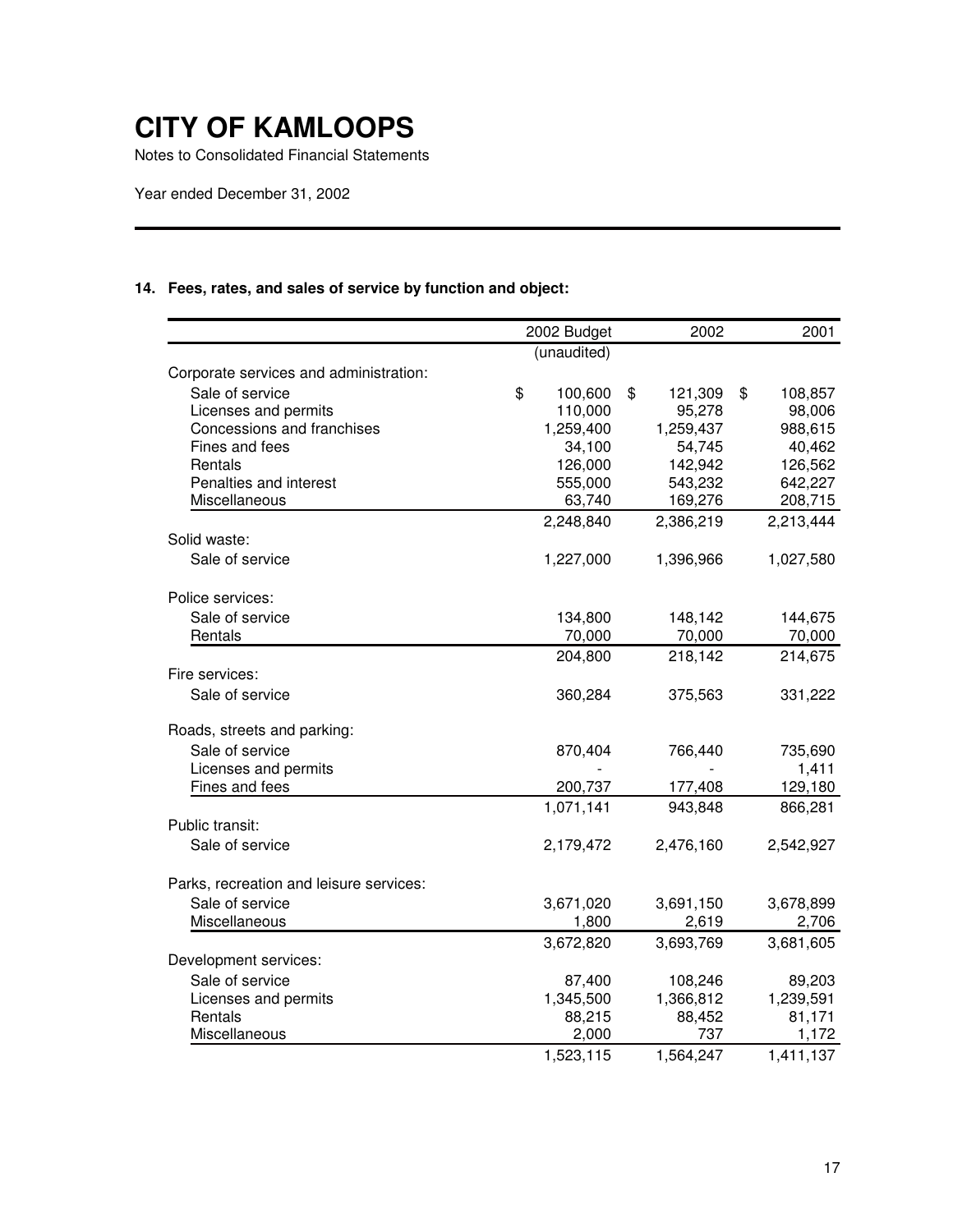Notes to Consolidated Financial Statements

Year ended December 31, 2002

### **14. Fees, rates, and sales of service by function and object (continued):**

|                                     | 2002 Budget       | 2002             | 2001             |
|-------------------------------------|-------------------|------------------|------------------|
|                                     | (unaudited)       |                  |                  |
| Cemetery:                           |                   |                  |                  |
| Sale of service                     | 324,000           | 336,349          | 296,804          |
| Water utility:                      |                   |                  |                  |
| Sale of service                     | 8,603,500         | 8,587,779        | 7,527,471        |
| Miscellaneous                       |                   |                  | 1,151            |
|                                     | 8,603,500         | 8,587,779        | 7,528,622        |
| Sewer utility:                      |                   |                  |                  |
| Sale of service                     | 6,261,000         | 6,148,561        | 6,222,679        |
| Miscellaneous                       | 24,000            | 44,513           | 31,656           |
|                                     | 6,285,000         | 6,193,074        | 6,254,335        |
| Kamloops Airport Authority Society: |                   |                  |                  |
| Sale of service                     |                   | 162,133          | 167,606          |
|                                     | 27,699,972<br>\$. | 28,334,249<br>\$ | 26,536,238<br>S. |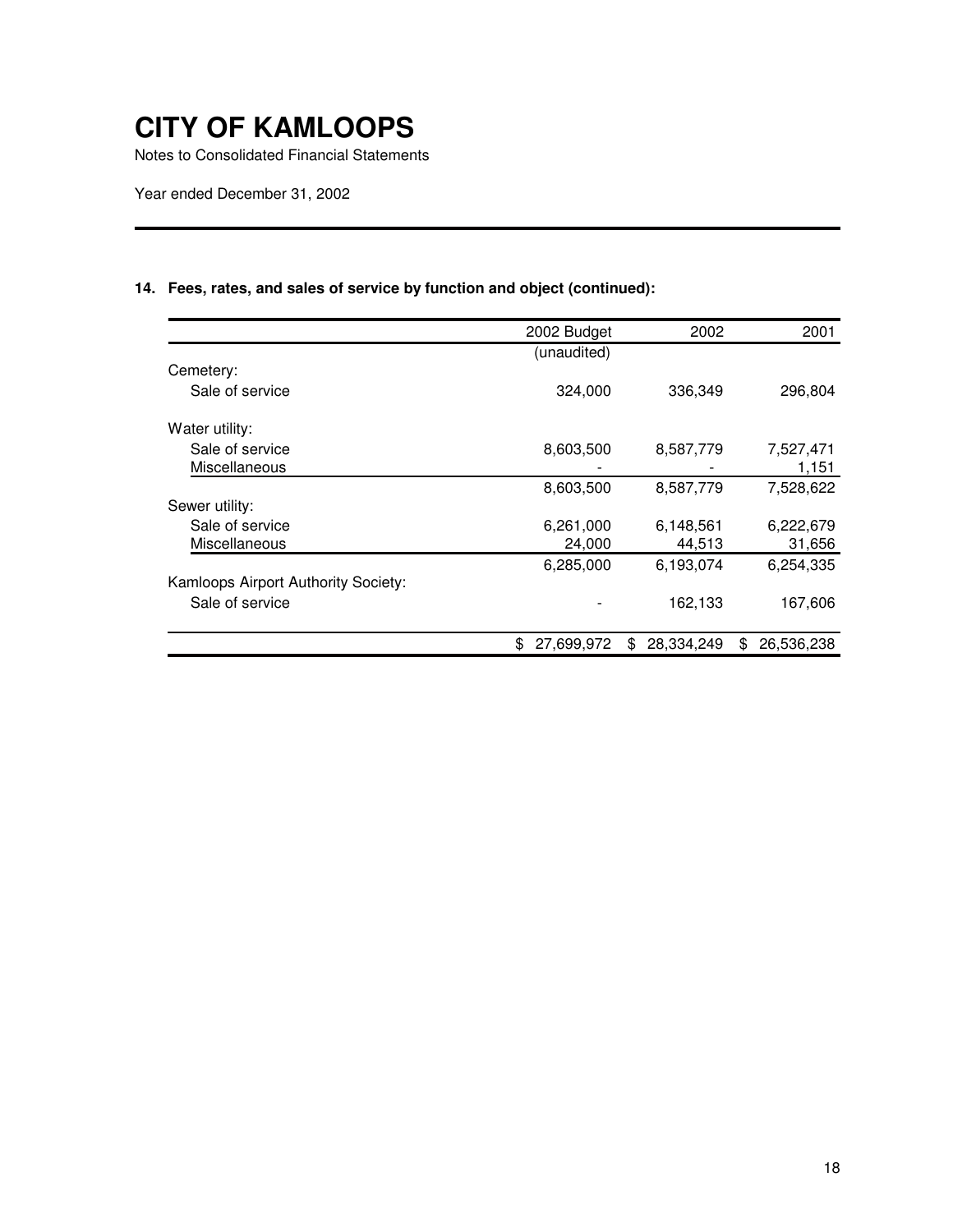Notes to Consolidated Financial Statements

Year ended December 31, 2002

### **15. Grants:**

|                                     | 2002 Budget     | 2002            | 2001            |
|-------------------------------------|-----------------|-----------------|-----------------|
|                                     | (unaudited)     |                 |                 |
| General fund:                       |                 |                 |                 |
| <b>Federal Government:</b>          |                 |                 |                 |
| Policing                            | \$<br>1,269,473 | \$<br>1,212,461 | \$<br>1,236,247 |
| Capital infrastructure              |                 |                 | 258,897         |
| Other                               |                 | 72,500          | 55,000          |
| <b>Provincial Government:</b>       |                 |                 |                 |
| Transit                             | 3,262,000       | 3,423,952       | 3,193,383       |
| Gaming                              | 1,500,000       | 1,507,548       | 1,297,653       |
| Victims assistance                  | 47,685          | 35,764          | 62,406          |
| Community development               | 10,000          | 4,799           |                 |
| Capital infrastructure              |                 |                 | 50,000          |
| Other                               | 35,050          | 15,444          | 17,735          |
|                                     | 6,124,208       | 6,272,468       | 6,171,321       |
| Water fund:                         |                 |                 |                 |
| <b>Federal Government:</b>          |                 |                 |                 |
| Capital infrastructure              |                 | 605,552         | 416,098         |
| <b>Provincial Government:</b>       |                 |                 |                 |
| Revenue sharing                     | 526,368         | 418,695         | 527,927         |
| Capital infrastructure              |                 | 700,852         | 416,097         |
|                                     | 526,368         | 1,725,099       | 1,360,122       |
| Sewer fund:                         |                 |                 |                 |
| <b>Provincial Government:</b>       |                 |                 |                 |
| Revenue sharing                     | 207,023         | 111,302         | 207,023         |
| Capital infrastructure              |                 | 93,551          |                 |
|                                     | 207,023         | 204,853         | 207,023         |
|                                     |                 |                 |                 |
| Kamloops Airport Authority Society: |                 |                 |                 |
| <b>Federal Government:</b>          |                 |                 |                 |
| Capital infrastructure              |                 | 51,322          | 64,172          |
|                                     | \$<br>6,857,599 | \$<br>8,253,742 | \$<br>7,802,638 |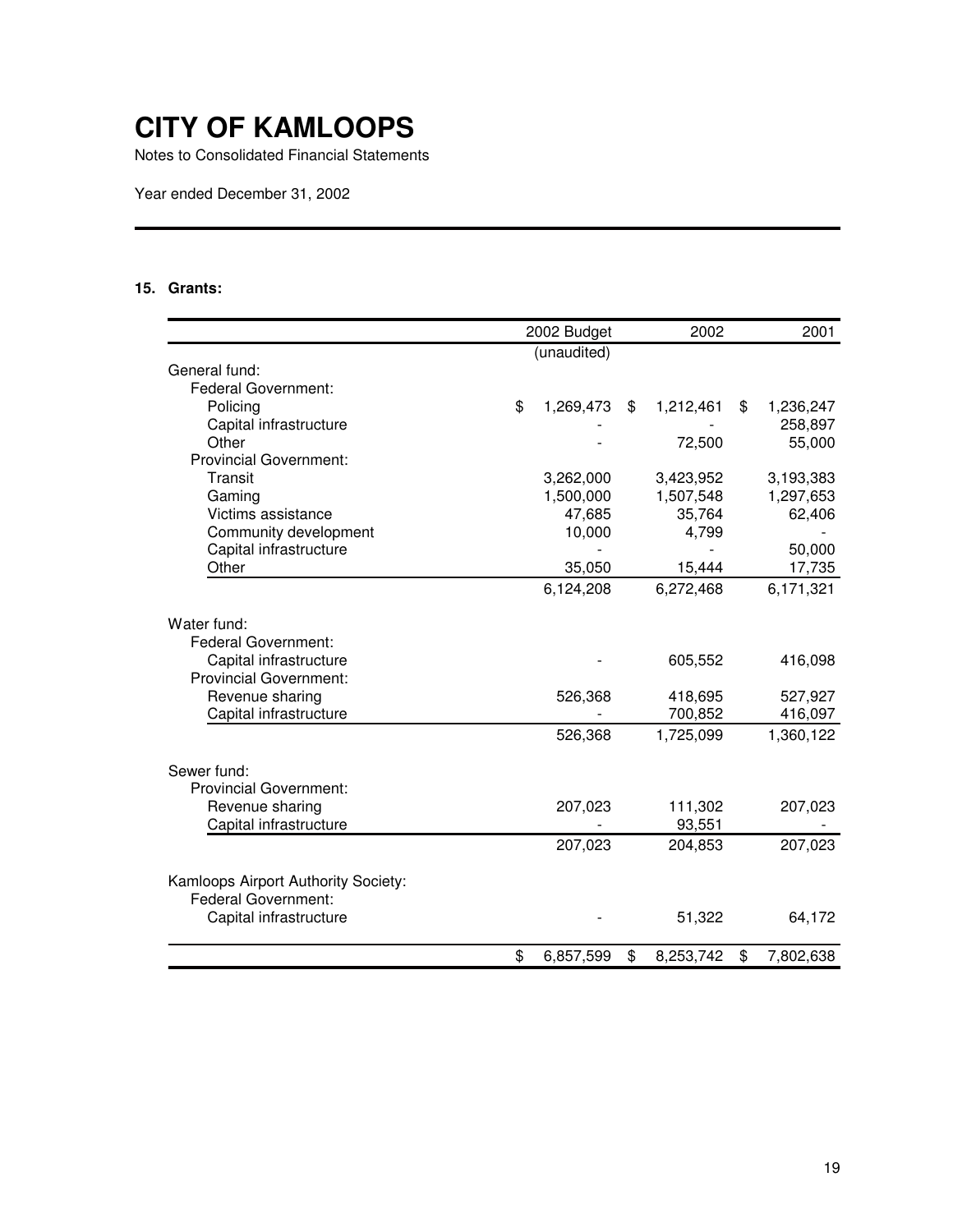Notes to Consolidated Financial Statements

Year ended December 31, 2002

### **16. Expenditure by function and object:**

|                                        | 2002 Budget     | 2002            | 2001            |
|----------------------------------------|-----------------|-----------------|-----------------|
|                                        | (unaudited)     |                 |                 |
| Corporate services and administration: |                 |                 |                 |
| Wages, salaries and benefits           | \$<br>8,976,701 | \$<br>8,815,175 | \$<br>8,611,257 |
| Personnel expenses                     | 305,765         | 246,441         | 251,736         |
| <b>Contractual services</b>            | 2,588,330       | 2,549,409       | 2,204,570       |
| Supplies and other expenses            | 4,257,807       | 3,726,799       | 3,574,387       |
| Transfers from other functions         | 2,938,397       | 3,011,052       | 2,952,598       |
| Transfers to other functions           | (11, 240, 494)  | (11, 647, 997)  | (11, 218, 711)  |
| Cost allocated to capital              | (898, 500)      | (463,708)       | (852, 561)      |
| Total operating expenditures           | 6,928,006       | 6,237,171       | 5,523,276       |
| Capital expenditures                   | 5,864,918       | 3,470,471       | 2,396,948       |
|                                        | 12,792,924      | 9,707,642       | 7,920,224       |
| Solid waste:                           |                 |                 |                 |
| Wages, salaries and benefits           | 984,646         | 961,422         | 919,561         |
| Personnel expenses                     | 8,200           | 6,866           | 6,943           |
| Contractual services                   | 1,273,800       | 1,460,697       | 1,235,286       |
| Supplies and other expenses            | 29,010          | 72,573          | 21,416          |
| Transfers from other functions         | 855,302         | 852,365         | 843,372         |
| Transfers to other functions           | (58,069)        | (58,069)        | (58,069)        |
| Total operating expenditures           | 3,092,889       | 3,295,854       | 2,968,509       |
| Capital expenditures                   | 701,890         | 490,565         | 747,439         |
|                                        | 3,794,779       | 3,786,419       | 3,715,948       |
| Drainage:                              |                 |                 |                 |
| Wages, salaries and benefits           | 296,899         | 235,999         | 220,048         |
| <b>Contractual services</b>            | 63,706          | 45,083          | 29,785          |
| Supplies and other expenses            | 57,950          | 17,794          | 28,817          |
| Transfers from other functions         | 313,963         | 248,457         | 266,167         |
| Transfers to other functions           | (10,000)        | (10,000)        | (10,000)        |
| Total operating expenditures           | 722,518         | 537,333         | 534,817         |
| Capital expenditures                   | 5,683,999       | 4,182,066       | 1,440,905       |
|                                        | 6,406,517       | 4,719,399       | 1,975,722       |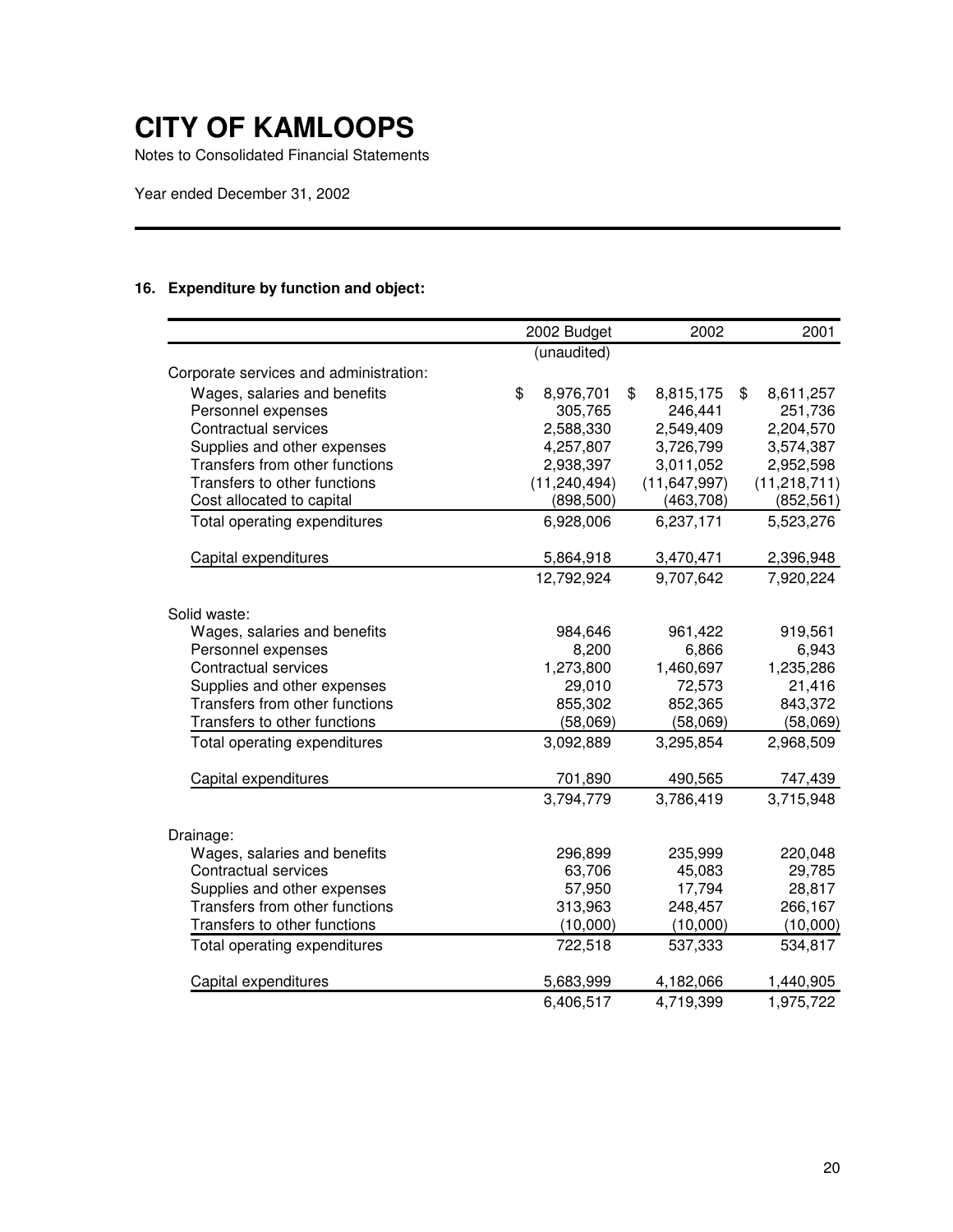Notes to Consolidated Financial Statements

Year ended December 31, 2002

### **16. Expenditure by function and object (continued):**

|                                | 2002 Budget   | 2002          | 2001          |
|--------------------------------|---------------|---------------|---------------|
|                                | (unaudited)   |               |               |
| Police services:               |               |               |               |
| Wages, salaries and benefits   | 2,155,089     | 2,082,589     | 1,888,183     |
| Personnel expenses             | 49,900        | 48,146        | 50,505        |
| Contractual services           | 10,880,723    | 10,596,215    | 10,078,008    |
| Supplies and other expenses    | 50,413        | 48,768        | 45,133        |
| Transfers from other functions | 748,650       | 746,721       | 730,778       |
| Total operating expenditures   | 13,884,775    | 13,522,439    | 12,792,607    |
| Capital expenditures           | 116,353       | 40,516        | 815,121       |
|                                | 14,001,128    | 13,562,955    | 13,607,728    |
| Fire services:                 |               |               |               |
| Wages, salaries and benefits   | 7,553,098     | 7,813,198     | 7,713,340     |
| Personnel expenses             | 67,650        | 61,301        | 60,840        |
| Contractual services           | 163,500       | 113,234       | 259,250       |
| Supplies and other expenses    | 263,650       | 266,079       | 240,333       |
| Transfers from other functions | 390,358       | 389,993       | 367,147       |
| Total operating expenditures   | 8,438,256     | 8,643,805     | 8,640,910     |
| Capital expenditures           | 797,118       | 850,759       | 780,519       |
|                                | 9,235,374     | 9,494,564     | 9,421,429     |
| Roads, streets, and parking:   |               |               |               |
| Wages, salaries and benefits   | 3,078,649     | 3,083,482     | 2,990,690     |
| Personnel expenses             | 39,445        | 39,226        | 34,484        |
| Contractual services           | 849,150       | 758,722       | 666,045       |
| Supplies and other expenses    | 1,600,427     | 1,682,423     | 1,787,034     |
| Transfers from other functions | 2,258,764     | 2,213,519     | 2,378,589     |
| Transfers to other functions   | (1, 284, 724) | (1, 255, 640) | (1, 227, 858) |
| Cost allocated to capital      | (95,000)      | (59, 516)     | (65, 077)     |
| Total operating expenditures   | 6,446,711     | 6,462,216     | 6,563,907     |
| Capital expenditures           | 8,123,698     | 6,335,813     | 4,264,593     |
|                                | 14,570,409    | 12,798,029    | 10,828,500    |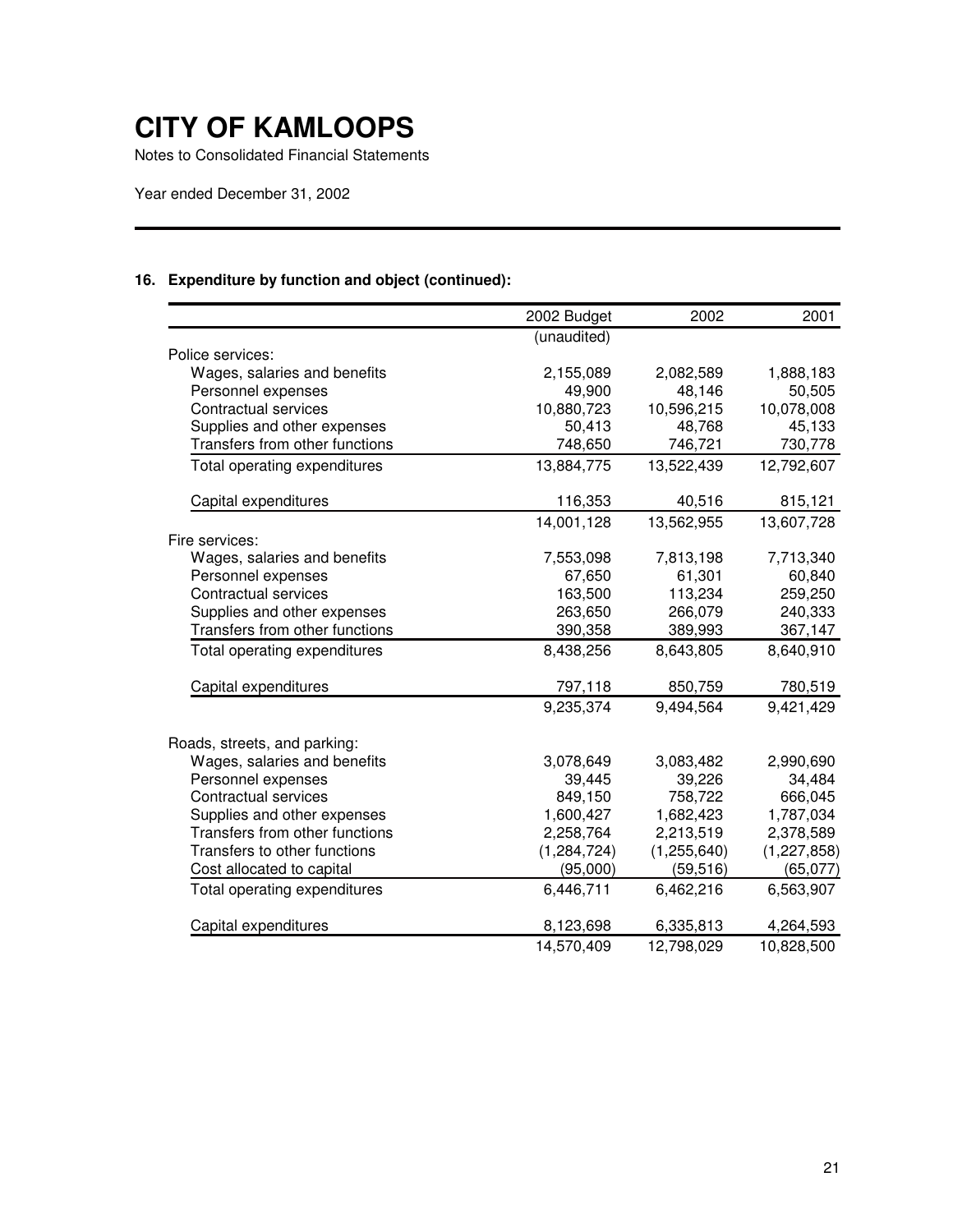Notes to Consolidated Financial Statements

Year ended December 31, 2002

### **16. Expenditure by function and object (continued):**

|                                          | 2002 Budget | 2002       | 2001       |
|------------------------------------------|-------------|------------|------------|
|                                          | (unaudited) |            |            |
| Public transit:                          |             |            |            |
| Wages, salaries and benefits             | 79,744      | 81,386     | 77,735     |
| Personnel expenses                       | 1,500       | 1,141      | 996        |
| Contractual services                     | 7,200,721   | 7,673,496  | 7,096,417  |
| Transfers from other functions           | 38,770      | 31,471     | 22,384     |
| Total operating expenditures             | 7,320,735   | 7,787,494  | 7,197,532  |
| Capital expenditures                     | 111,280     |            | 12,460     |
|                                          | 7,432,015   | 7,787,494  | 7,209,992  |
| Parks, recreation, and leisure services: |             |            |            |
| Wages, salaries and benefits             | 6,942,731   | 6,815,889  | 6,869,446  |
| Personnel expenses                       | 135,912     | 132,358    | 116,710    |
| Contractual services                     | 2,002,433   | 2,175,667  | 2,063,696  |
| Supplies and other expenses              | 3,558,625   | 3,392,772  | 3,664,901  |
| Transfers from other functions           | 2,971,793   | 3,060,597  | 2,830,560  |
| Transfers to other functions             | (461, 698)  | (461, 698) | (461, 698) |
| Cost allocated to capital                | (26,000)    |            |            |
| Total operating expenditures             | 15,123,796  | 15,115,585 | 15,083,615 |
| Capital expenditures                     | 3,783,485   | 2,832,253  | 3,938,634  |
|                                          | 18,907,281  | 17,947,838 | 19,022,249 |
| Development services:                    |             |            |            |
| Wages, salaries and benefits             | 2,049,482   | 1,983,917  | 1,963,371  |
| Personnel expenses                       | 38,650      | 22,578     | 22,010     |
| Contractual services                     | 180,350     | 102,277    | 167,654    |
| Supplies and other expenses              | 482,136     | 418,821    | 288,406    |
| Transfers from other functions           | 841,359     | 839,601    | 840,096    |
| Transfers to other functions             | (403,000)   | (403,000)  | (408, 500) |
| Cost allocated to capital                | (25,000)    | (30, 250)  | (34, 150)  |
| Total operating expenditures             | 3,163,977   | 2,933,944  | 2,838,887  |
| Capital expenditures                     | 56,500      | 683,460    | 43,858     |
|                                          | 3,220,477   | 3,617,404  | 2,882,745  |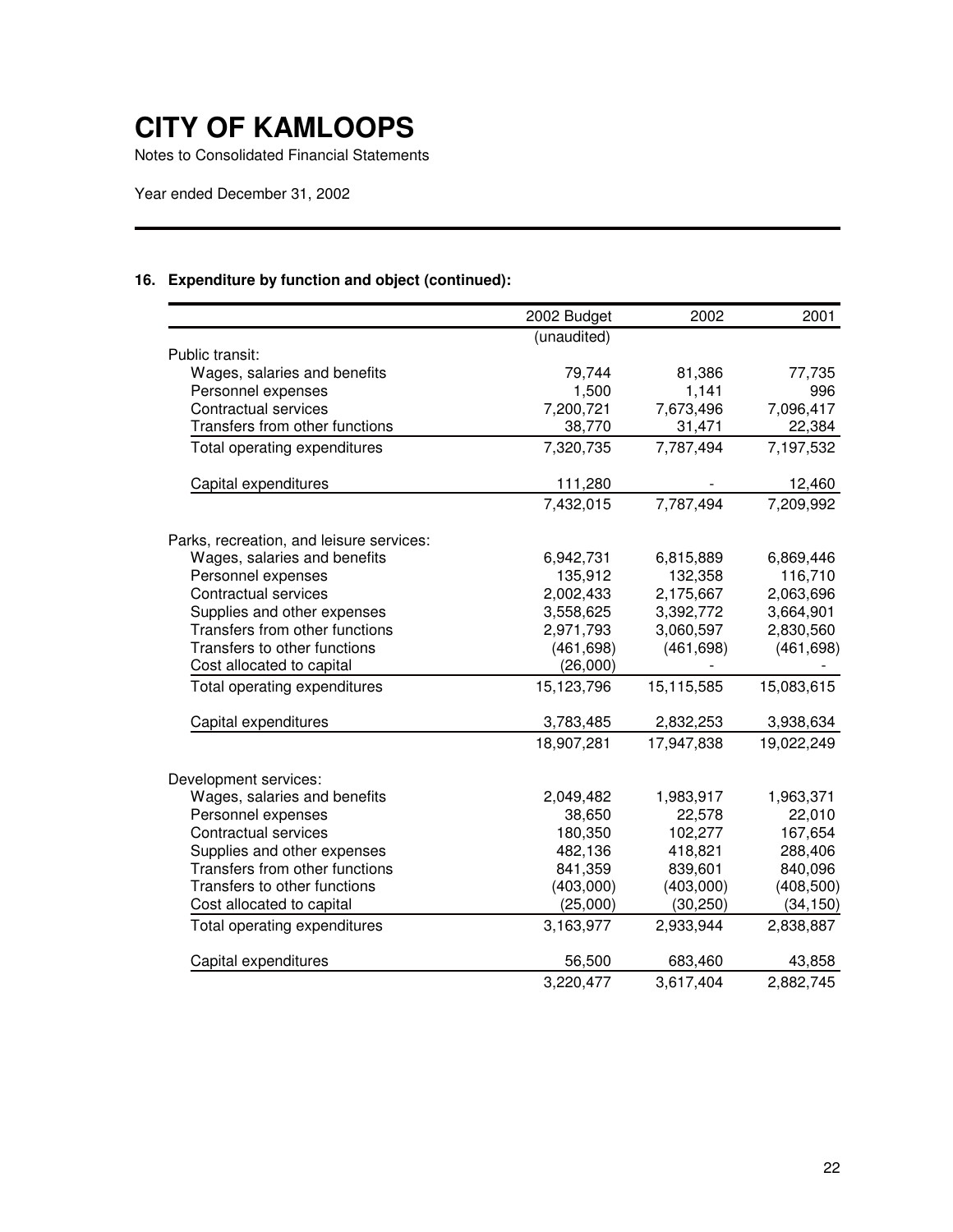Notes to Consolidated Financial Statements

Year ended December 31, 2002

### **16. Expenditure by function and object (continued):**

|                                | 2002 Budget | 2002       | 2001       |
|--------------------------------|-------------|------------|------------|
|                                | (unaudited) |            |            |
| Cemetery:                      |             |            |            |
| Wages, salaries and benefits   | 283,732     | 289,938    | 255,883    |
| Contractual services           | 10,500      | 10,989     | 9,050      |
| Supplies and other expenses    | 52,117      | 47,372     | 40,126     |
| Transfers from other functions | 120,435     | 123,886    | 124,842    |
| Total operating expenditures   | 466,784     | 472,185    | 429,901    |
| Capital expenditures           | 150,500     | 164,641    | 201,272    |
|                                | 617,284     | 636,826    | 631,173    |
| Water utility:                 |             |            |            |
| Wages, salaries and benefits   | 1,378,583   | 1,362,153  | 1,227,965  |
| Personnel expenses             | 9,900       | 9,434      | 8,881      |
| Contractual services           | 387,500     | 371,045    | 228,551    |
| Supplies and other expenses    | 1,465,775   | 1,458,886  | 1,527,476  |
| Transfers from other functions | 1,307,644   | 1,274,865  | 1,254,329  |
| Transfers to other functions   | (288, 322)  | (288, 322) | (250, 715) |
| Cost allocated to capital      | (50,000)    |            | (50,000)   |
| Total operating expenditures   | 4,211,080   | 4,188,061  | 3,946,487  |
| Capital expenditures           | 38,081,699  | 6,868,742  | 4,605,373  |
|                                | 42,292,779  | 11,056,803 | 8,551,860  |
| Sewer Utility:                 |             |            |            |
| Wages, salaries and benefits   | 1,188,586   | 1,058,764  | 1,053,105  |
| Personnel expenses             | 12,446      | 11,423     | 7,927      |
| Contractual services           | 456,879     | 412,156    | 447,968    |
| Supplies and other expenses    | 1,263,620   | 1,165,160  | 1,212,496  |
| Transfers from other functions | 1,002,048   | 1,018,326  | 1,065,864  |
| Transfers to other functions   | (41, 176)   | (41, 176)  | (41, 176)  |
| Cost allocated to capital      | (20,000)    |            | (20,000)   |
| Total operating expenditures   | 3,862,403   | 3,624,653  | 3,726,184  |
| Capital expenditures           | 5,099,778   | 1,257,582  | 1,466,744  |
|                                | 8,962,181   | 4,882,235  | 5,192,928  |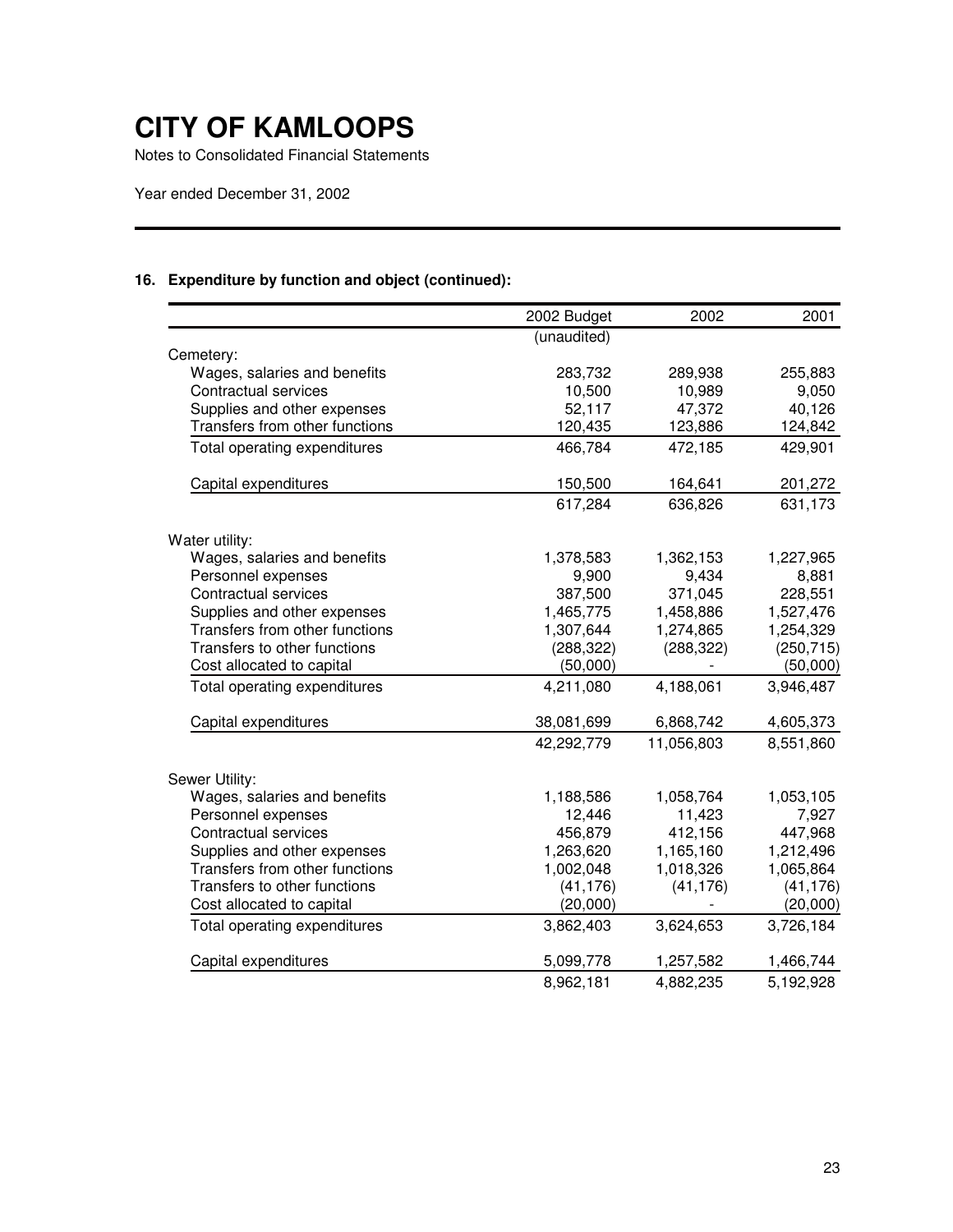Notes to Consolidated Financial Statements

Year ended December 31, 2002

### **16. Expenditure by function and object (continued):**

| 2002 Budget   | 2002          | 2001              |
|---------------|---------------|-------------------|
| (unaudited)   |               |                   |
|               |               |                   |
|               | 4,486         | 16,035            |
|               | 2,324         | 565               |
|               | 6.810         | 16,600            |
|               | 267,705       | 99,614            |
|               | 274.515       | 116,214           |
| 4,627,187     | 4,248,128     | 5,231,509         |
| \$146,860,335 | \$104,520,251 | 96,308,221<br>\$. |
|               |               |                   |

#### **17. Commitments and contingencies:**

- (a) The City of Kamloops has entered into various agreements and contracts for services and construction for periods ranging from one to five years.
- (b) The City of Kamloops, as a member of the Thompson Nicola Regional District, is liable for its proportion of any operating deficits or long-term debt related to functions in which it participates.
- (c) The City of Kamloops is a participant in the Municipal Insurance Association of British Columbia. Should the Association pay out claims in excess of premiums received, it is possible the City, along with other participants, would be required to contribute towards the deficit.
- (d) The City of Kamloops and its employees contribute to the Municipal Pension Plan ("the Plan"), a jointly-trusteed pension plan. The board of trustees, representing plan members and employers, is responsible for overseeing the management of the plan, including investment of the assets and administration of the plan. The pension plan is a multi-employer contributory defined benefit pension plan with about 126,000 active contributors, including approximately 28,000 contributors from local governments.

Every three years an actuarial valuation is performed to assess the financial position of the plan and the adequacy of plan funding. The most recent valuation as at December 31, 2000 indicated a funding surplus of \$436 million. The Joint Trust Agreement specifies how surplus assets can be used. The actuary does not attribute portions of the surplus to individual employers. The City of Kamloops paid \$2,251,726 for employer contributions to the plan in fiscal 2002.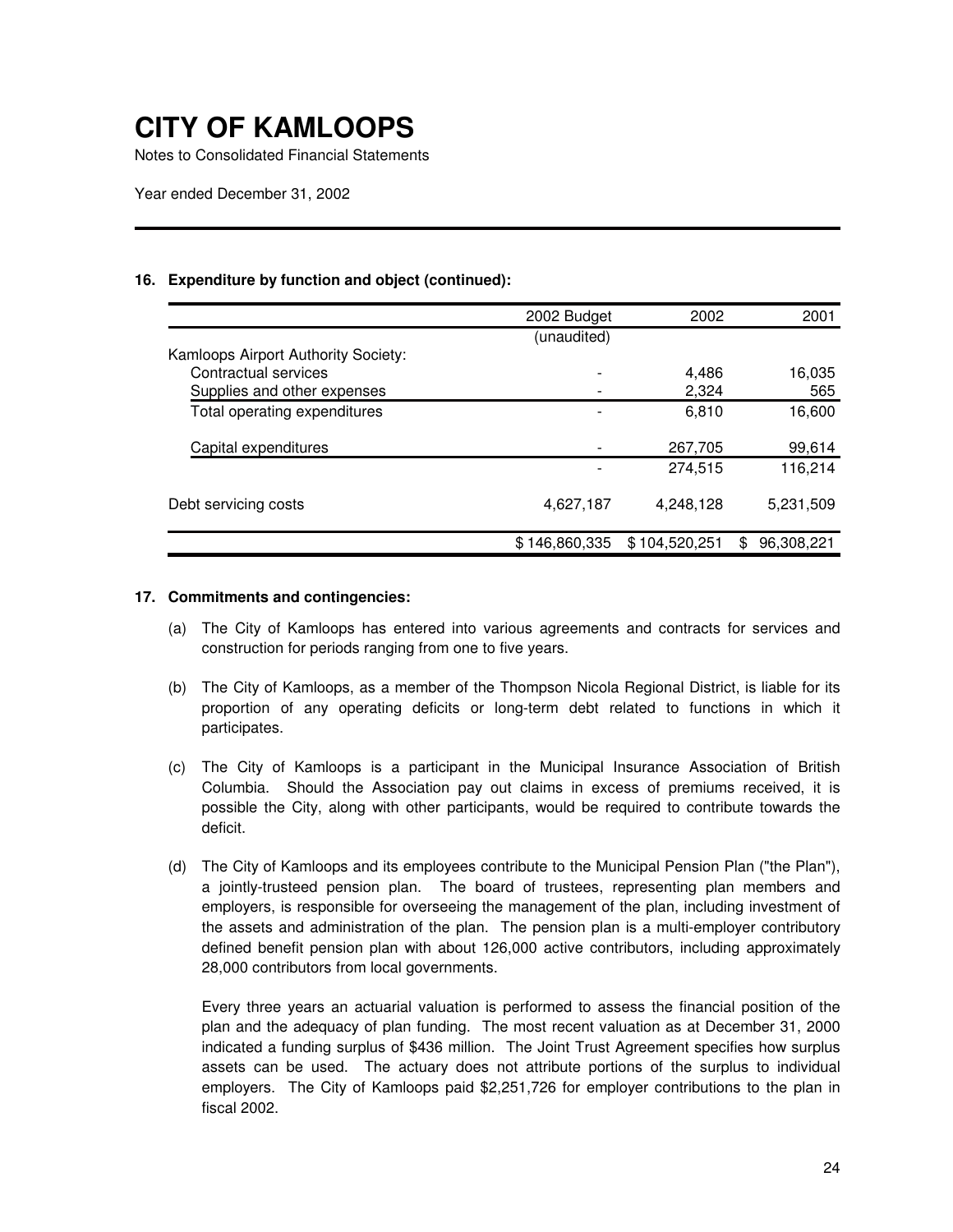Notes to Consolidated Financial Statements

Year ended December 31, 2002

#### **17. Commitments and contingencies (continued):**

- (e) From time to time the City of Kamloops is brought forth as defendant in various lawsuits. The City reviews its exposure to any potential litigation for which it would not be covered by insurance and assesses whether a successful claim against the City would materially affect the consolidated financial statements of the City. The City reserves a portion of its operating surplus for future payment of insurance deductibles and payment of claims for which it would not be covered by insurance. The City is currently not aware of any claims brought against it that if not defended successfully would result in a material change to the consolidated financial statements of the City.
- (f) The City issues certain of its debt instruments through the Municipal Finance Authority. As a condition of these borrowings and as required by legislation, a debt reserve fund is to be established in the amount of one-half the average annual instalment of principal and interest as set out in the agreement(s) entered into. The reserve is funded in part by cash, being the withholding of 1% of the total issue proceeds, and the remainder being funded by a demand note whereby the City may be required to loan certain amounts to the Municipal Finance Authority. These demand notes are contingent in nature and are not reflected in the accounts of the City.

| Details of the cash deposits and contingent demand notes on hand at year end are as follows: |  |  |  |
|----------------------------------------------------------------------------------------------|--|--|--|
|                                                                                              |  |  |  |

|                                                          |                                     |                                         | 2002                                      | 2001                                      |
|----------------------------------------------------------|-------------------------------------|-----------------------------------------|-------------------------------------------|-------------------------------------------|
|                                                          | Cash<br><b>Deposits</b>             | Contingent<br><b>Demand Notes</b>       | Total                                     | Total                                     |
| General fund<br>Water utility fund<br>Sewer utility fund | \$<br>413.428<br>634,875<br>473,464 | \$<br>1,053,287<br>1,158,565<br>956,598 | \$<br>1,466,715<br>1,793,440<br>1,430,062 | \$<br>1,755,721<br>2,308,019<br>1,999,012 |
|                                                          | \$<br>1.521.767                     | \$<br>3,168,450                         | \$<br>4,690,217                           | \$<br>6,062,752                           |

#### **18. Budget figures:**

Budget figures are unaudited and represent the Financial Plan By-Law adopted by Council at the time of adoption of the Annual Taxation By-Law. Subsequent amendments to the Financial Plan By-Law have been made by Council to reflect changes as required by law.